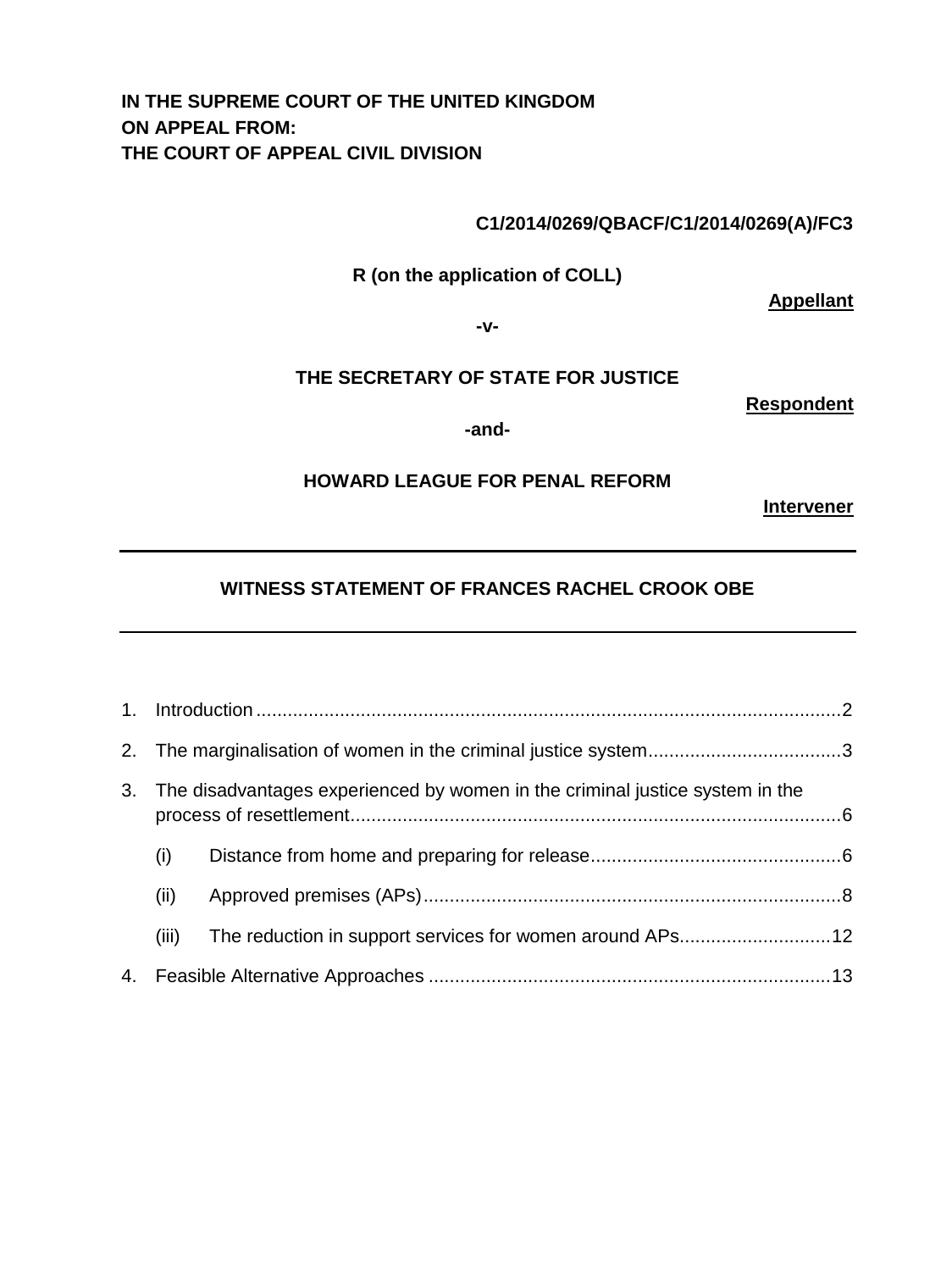I, Frances Rachel Crook, of 1 Ardleigh Road, London, N1 4HS shall state as follows:

### **1. Introduction**

- 1.1 I am the chief executive of the Howard League for Penal Reform. Appointed in 1986, I have overall responsibility for policy and organisational strategy. I am duly authorised to make this statement on behalf of the Howard League for Penal Reform. The contents of this witness statement are true to the best of my knowledge, information and belief.
- 1.2 Founded in 1866, the Howard League for Penal Reform is the oldest penal reform charity in the UK and has around 12,000 members, including prisoners and their families, lawyers, criminal justice professionals and academics. The Howard League has consultative status with both the United Nations and the Council of Europe. It is an independent charity and accepts no grant funding from the UK Government.
- 1.3 The Howard League campaigns for less crime, safer communities and fewer people in prison. It aims to achieve these objectives through conducting and commissioning research, carrying out investigations aimed at revealing underlying problems and discovering new solutions to issues of public concern. The Howard League has a legal department which provides front line advice and representation to young people in the criminal justice system aged 21 and under in relation to prison law and public law matters. The Howard League's wider policy work draws on almost 150 years of experience in the field of penal reform and involves working with policy-makers, representatives from the prison service and the National Offender Management Service, academics and international bodies concerned with penal reform.
- 1.4 The Howard League has particular expertise in the resettlement of prisoners and factors influencing their welfare and likelihood of future offending upon release, including the provision of appropriate accommodation, contact with family and service provision.
- 1.5 The Howard League's detailed knowledge, experience and understanding of the policies and procedures that apply to women in the criminal justice system is set out in our application for leave to intervene in this case, the relevant extract from which I **exhibit** hereto as **FC/1**. All references in parentheses are to the Appendix (Core Bundle).
- 1.6 The Howard League has been granted permission to intervene in this case in order to provide evidence as to the impact on women of the differential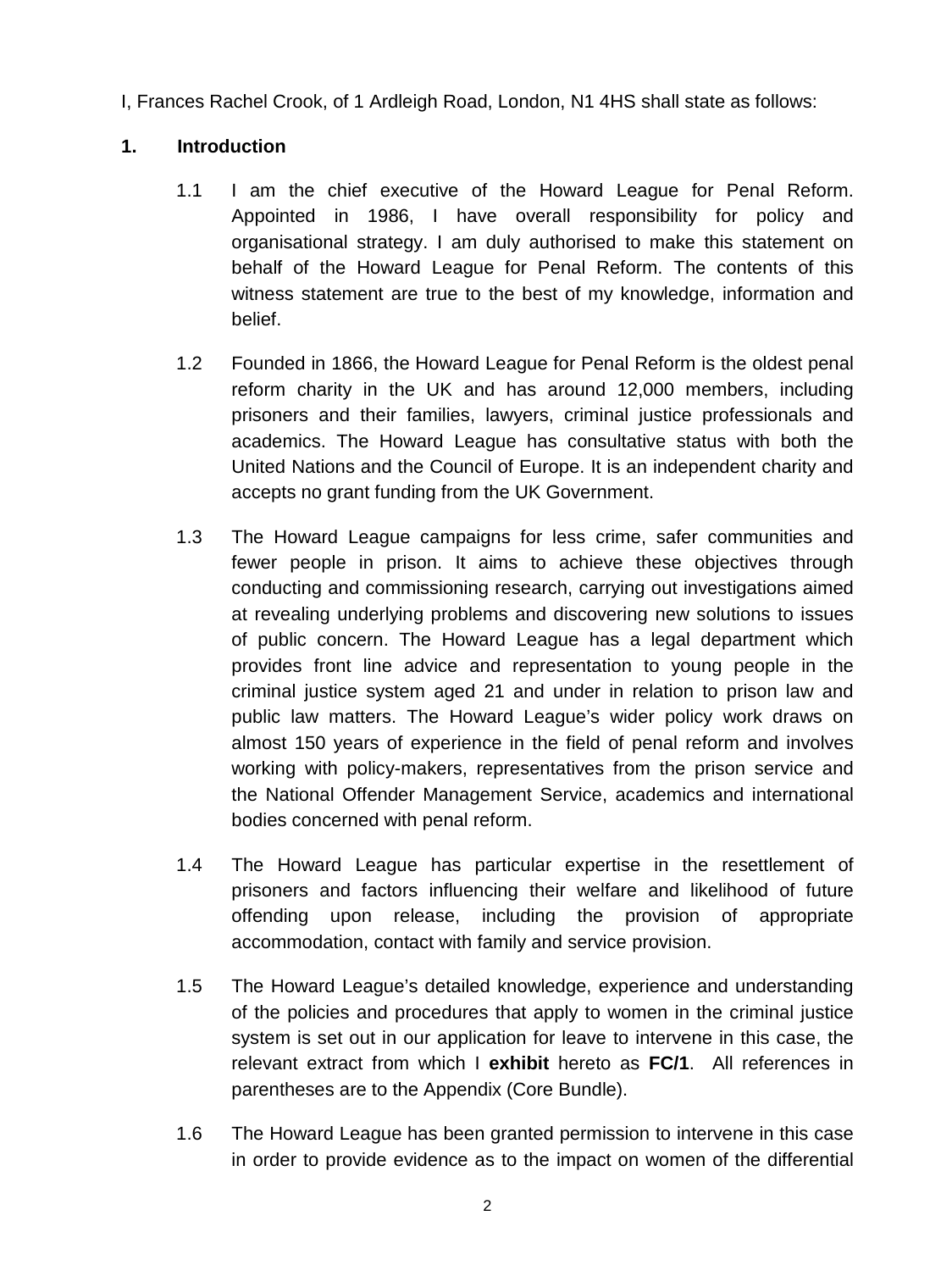provision of Approved Premises ("APs") that is made for them, in the context of a gender imbalance within the criminal justice system more widely. As I am aware that the Court already has extensive evidence before it, this statement aims to summarise the key evidence on the following points in an accessible form:

- (i) the marginalisation of women within the criminal justice system generally;
- (ii) the particular disadvantages women face in resettling into their communities successfully; and
- (iii) some feasible alternative approaches.

## **2. The marginalisation of women in the criminal justice system**

- 2.1 Women are a minority at every stage of the justice system. Women in conflict with the law have completely different needs from men. The combination of the small number of women and their strikingly different needs means they are routinely and severely disadvantaged throughout their experience in the criminal justice system, including their safe resettlement.
- 2.2 The fundamental differences between men and women who commit crime are well documented. Women who offend disproportionately come from sectors of society that are already marginalised. While experiences of violence, neglect and abuse, mental problems and the care system are overrepresented in the criminal justice system as a whole, for women, this overrepresentation is particularly disproportionate. For example, Ministry of Justice Statistics show that (i) women in prison reported poorer mental health than men in prison, with higher levels of suicide attempts, psychosis, and anxiety and depression; (ii) women with convictions were twice as likely as men to report needing help for mental health problems; and (iii) women in prison were more likely than men to have been taken into care, experienced abuse, and witnessed violence in the home as a child.<sup>[1](#page-2-0)</sup>
- 2.3 These vulnerabilities are often linked to the reasons they offend. For example: (i) research commissioned by the Howard League in 2012 found that young women and girls often come to the attention of criminal justice agencies due to offences committed as a result of their abuse or sexual

<span id="page-2-0"></span>Page 108, Justice Committee, 'Women offenders: after the Corston Report', (15 July 2013) <https://www.parliament.uk/documents/commons-committees/Justice/Women-offenders.pdf>  $\overline{\phantom{a}}$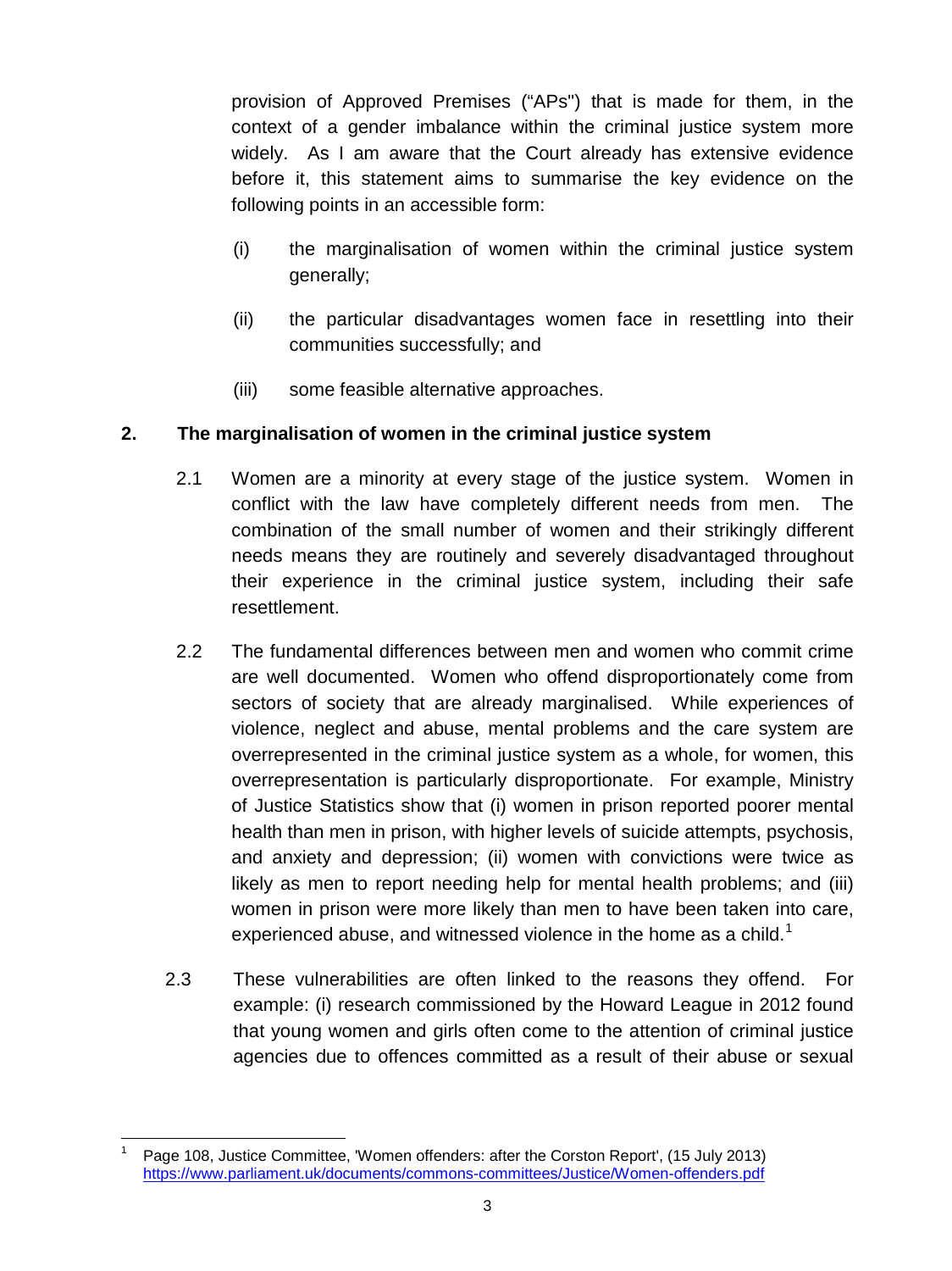exploitation<sup>[2](#page-3-0)</sup>; (ii) there is evidence that women are more likely than men to report that they committed offences due to financial difficulty<sup>[3](#page-3-1)</sup>, including "a *need to support their children*" [4](#page-3-2) ; and (iii) relationships often play a more prominent role in offending by women<sup>[5](#page-3-3)</sup>.

2.4 The marginalisation of women is particularly pronounced in prison. The "*pains of imprisonment*", a term first coined by Gresham M. Sykes, experienced by women are different from and, in many cases, greater than those experienced by men. For example, incidents of self-harm, whilst very high across the prison estate, disproportionately occur amongst women and whilst in the community men are much more likely than women to take their own lives, in prison this pattern is reversed. Children whose mothers go to prison are much more likely to enter the care system than those whose fathers go to prison.<sup>[6](#page-3-4)</sup> 66% of imprisoned women are mothers of children under the age of 18.<sup>[7](#page-3-5)</sup> For 85% of mothers in custody, their imprisonment is the first time they have ever been separated from their child.<sup>[8](#page-3-6)</sup> Women in prison can face particular difficulties with access to educational programmes and accredited work experience in prisons to prepare them for life outside. In her recent review of prison education, Dame Sally Coates highlighted the need for prisons to *"avoid stereotyping in the educational courses they offer" women, highlighting that "one correspondent complained, 'hair and beauty reign supreme'"*. [9](#page-3-7) The small number, and geographical spread, of women's prisons can mean that women have to transfer in order to access appropriate education, training or work. It can also lead to women having to repeat or not being able to

<span id="page-3-0"></span><sup>2</sup> 'Out of Place: The policing and criminalisation of sexually exploited girls and young women', the Howard League (2012), Phoenix, J. http://howardleague.org/wp-content/uploads/2016/04/Out-of-<br>place.pdf  $\overline{a}$ 

<span id="page-3-1"></span><sup>&</sup>lt;sup>3</sup> Page 15, Cabinet Office Social Exclusion Task Force 'Short study on women offenders' (May 2009) [http://webarchive.nationalarchives.gov.uk/+/http:/www.cabinetoffice.gov.uk/media/209663/setf\\_shortstu](http://webarchive.nationalarchives.gov.uk/+/http:/www.cabinetoffice.gov.uk/media/209663/setf_shortstudy_womenoffenders.pdf)<br>dy\_womenoffenders.pdf

<span id="page-3-3"></span><span id="page-3-2"></span>dy\_womenomics.pdf 4 Page 162, Home Office Research Study 'Imprisoned women and mothers', (1997), Caddle, D. & Crisp, D. 5 For example, in 2010/11 almost half (48%) of female prisoners said they committed their offence to support the drug use of someone else compared to 22% of male prisoners: page 108, Ministry of Justice, 'Statistics on Women in the Justice System' (2015) [https://www.gov.uk/government/uploads/system/uploads/attachment\\_data/file/572043/women-and-the](https://www.gov.uk/government/uploads/system/uploads/attachment_data/file/572043/women-and-the-criminal-justice-system-statistics-2015.pdf)[criminal-justice-system-statistics-2015.pdf;](https://www.gov.uk/government/uploads/system/uploads/attachment_data/file/572043/women-and-the-criminal-justice-system-statistics-2015.pdf) see also the witness statement of Maureen Mansfield from<br>Women in Prison Ltd (App. 99 - 102)

<span id="page-3-4"></span><sup>&</sup>lt;sup>6</sup> Page 7, Prison Reform Trust, 'Sentencing of mothers: Improving the sentencing process and outcomes for women with dependent children', (November 2015), Earle. J, Minson. S & Nadin. R.<br>http://www.prisonreformtrust.org.uk/Portals/0/Documents/sentencing mothers.pdf

<span id="page-3-5"></span>For all princess of imprisonments of *all portals* of imprisonment', (2005), Liebling, A. & Maruna, S.<br><sup>8</sup> *Ibid*, pages 34 - 35

<span id="page-3-6"></span>

<span id="page-3-7"></span><sup>9</sup> Page 33, Ministry of Justice, 'Unlocking Potential A review of education in prison' (2016), Coates. S [https://www.gov.uk/government/uploads/system/uploads/attachment\\_data/file/524013/education](https://www.gov.uk/government/uploads/system/uploads/attachment_data/file/524013/education-review-report.pdf)[review-report.pdf](https://www.gov.uk/government/uploads/system/uploads/attachment_data/file/524013/education-review-report.pdf)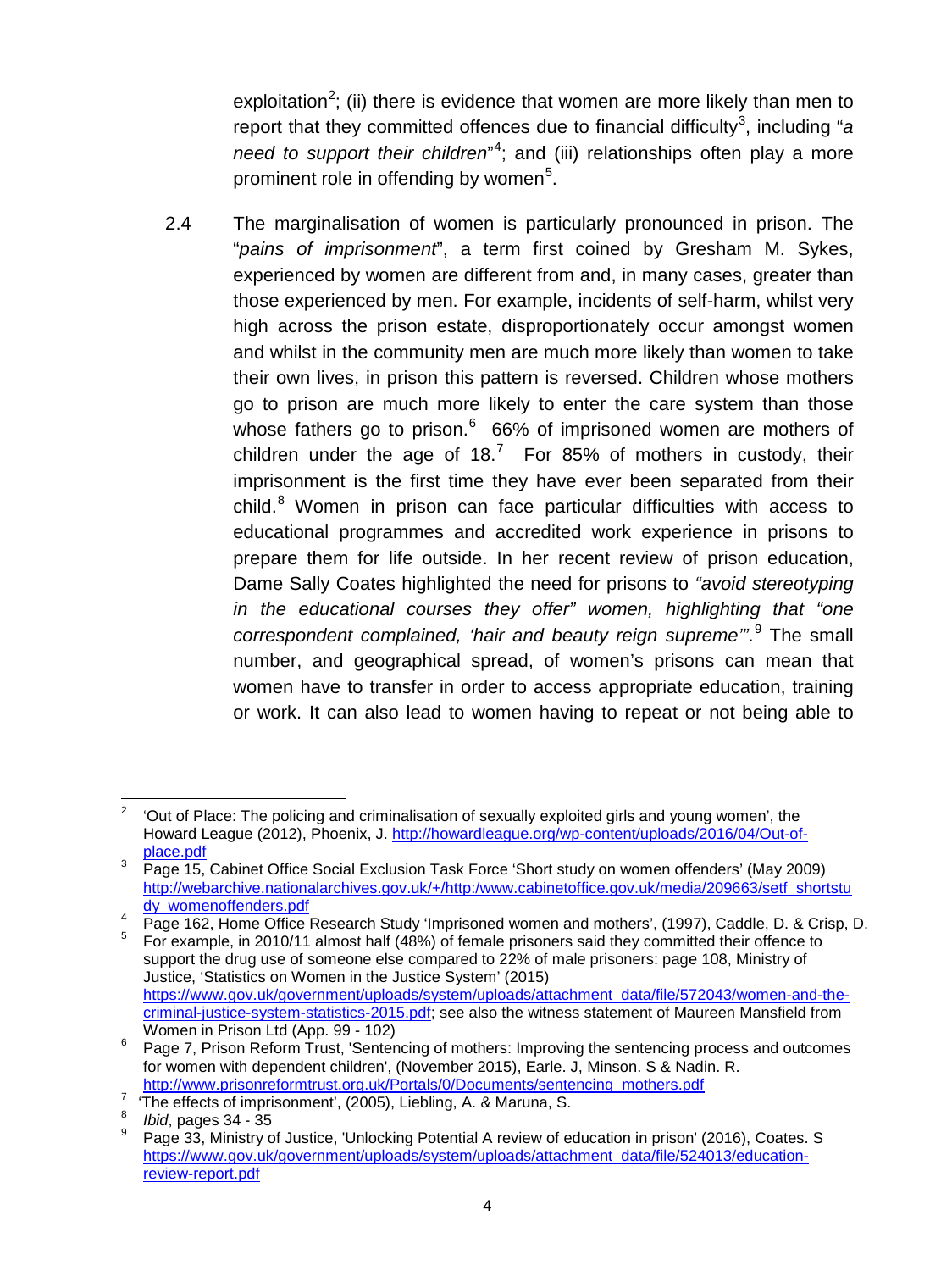finish particular programmes because the prison they have been moved to has a different education provider.<sup>[10](#page-4-0)</sup>

- 2.5 Notwithstanding the particular challenges women face in prison, as the former Chief Inspector of Prisons acknowledged, the small number of women in prison means the system is *"overwhelmingly geared to a male population".*[11](#page-4-1) For example, the needs and adverse impact on women did not appear to be a key factor in the decision in November 2015 to close Holloway prison and re-open Downview prison as a women's prison. The All Party Parliamentary Group for Women in the Penal System visited Downview in November 2016. It found that the change had adversely affected many women. This had been predicted by the Independent Monitoring Board (IMB) at Holloway, prior to the closure.<sup>[12](#page-4-2)</sup> Many women were being held further away from their home areas and the specialist services developed in and around Holloway had been lost.
- 2.6 For all these reasons, following her 2007 review of women in the criminal justice system, Baroness Jean Corston found that *"[p]rison is disproportionably harsher for women because prisons and the practices within them have for the most part been designed for men"* (§ 5; App. 248)**.**  She concluded that the differing needs of women were clearly not being met, such that she called for a "*radical change in the way we treat women throughout the whole of the criminal justice system*":

"*This will require a radical new approach, treating women both holistically and individually – a woman-centred approach. I have concluded that there needs to be a fundamental re-thinking about the way in which services for this group of vulnerable women…there needs to be an extension of the network of women's community centres to support women who offend or are at risk of offending and to direct young women out of pathways that lead into crime. Women have been marginalised within a system largely designed by men for men for far too long…*" (§§ 3 – 4; App. 247). [13](#page-4-3)

<span id="page-4-0"></span><sup>&</sup>lt;sup>10</sup> 'Prisonomics: Behind bars in Britain's failing prisons' (2013) Pryce, V.

<span id="page-4-1"></span><sup>&</sup>lt;sup>11</sup> Page 6. 'Women in prison: Corston five years on' (29 February 2012) Hardwick, N. [http://www.justiceinspectorates.gov.uk/prisons/wp-content/uploads/sites/4/2014/02/women-in-](http://www.justiceinspectorates.gov.uk/prisons/wp-content/uploads/sites/4/2014/02/women-in-prison.pdf)

<span id="page-4-3"></span><span id="page-4-2"></span>[prison.pdf](http://www.justiceinspectorates.gov.uk/prisons/wp-content/uploads/sites/4/2014/02/women-in-prison.pdf)<br>
<sup>12</sup> Page 3, 'Independent Monitoring Board', Holloway, (2016) [http://www.imb.org.uk/wp](http://www.imb.org.uk/wp-content/uploads/2016/08/Holloway-2016.pdf)[content/uploads/2016/08/Holloway-2016.pdf.](http://www.imb.org.uk/wp-content/uploads/2016/08/Holloway-2016.pdf) One of the IMB's main concerns *"...was about the mental health provision which would be available to women in other prisons after the closure of Holloway. It is a matter of grave concern that these resources, which have been of such great benefit to the most vulnerable women prisoners over many years are now lost and unlikely to be replicated or replaced at any other women's prisons.'*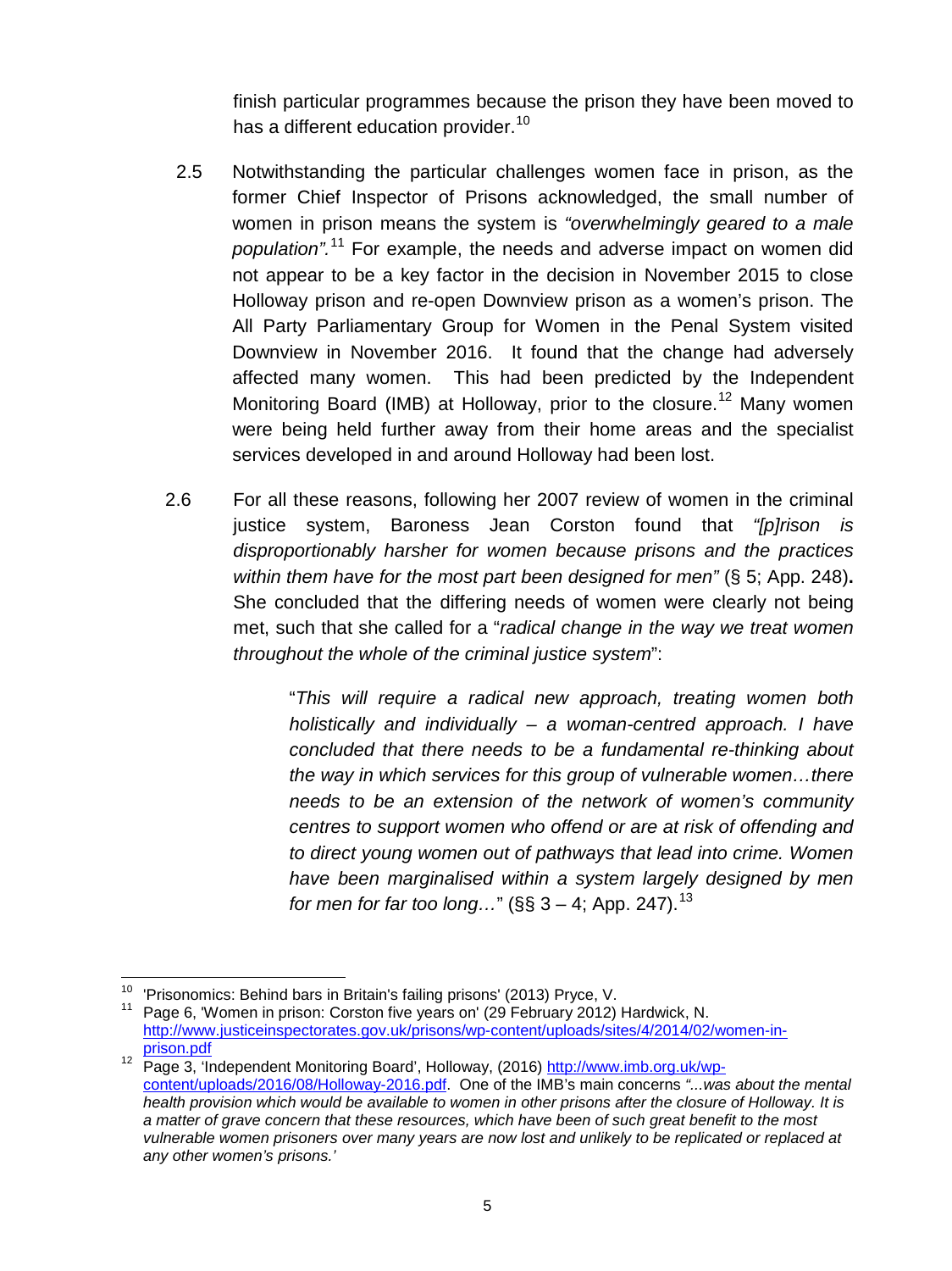2.7 However, in the ten years since the Corston Report was published in 2007, there has been limited progress. With a few exceptions, much of this has consisted of small adaptations to policies and systems designed with the needs of men in mind. It is still the case that women are "shoe-horned" into a justice system designed for men. Yet, in the same period of time, there have been tremendous developments in both understanding the needs of women in the system and finding potentially viable solutions to meet them. In 2013, the House of Commons Justice Committee found that the equality duty had not yet had its desired effect on women in the criminal justice system:

> *"There is little evidence that the equality duty, and its forerunner the gender equality duty, have had the desired impact on systematically encouraging local mainstream commissioners to provide services tackling the underlying causes of women's offending, or on consistently informing broader policy initiatives within the Ministry of Justice and the National Offender Management Service (NOMS). Both struggle to reflect fully the distinct needs of female offenders*" (App. 504).

# **3. The disadvantages experienced by women in the criminal justice system in the process of resettlement**

3.1 The safe resettlement of women who offend or are at risk of offending is a critical factor towards reducing reoffending. The examples given above as to how women are marginalised throughout the criminal justice system have a direct impact on their process of resettlement in the community. Women experience particular disadvantages in respect of resettlement throughout the system due to a number of factors, including being located in prisons far from home, the lack of approved premises and the reduction in support services for women around approved premises.

#### *(i) Distance from home and preparing for release*

3.2 Under the recent Transforming Rehabilitation reforms the prison estate was reconfigured to create a network of 'resettlement' prisons aiming to hold prisoners close to home for the last three months of their sentences so that a 'through the gate' resettlement plan could be developed. The All Party Parliamentary Group for Women in the Penal System found that this system could never have worked for women, concluding that *"[m]any*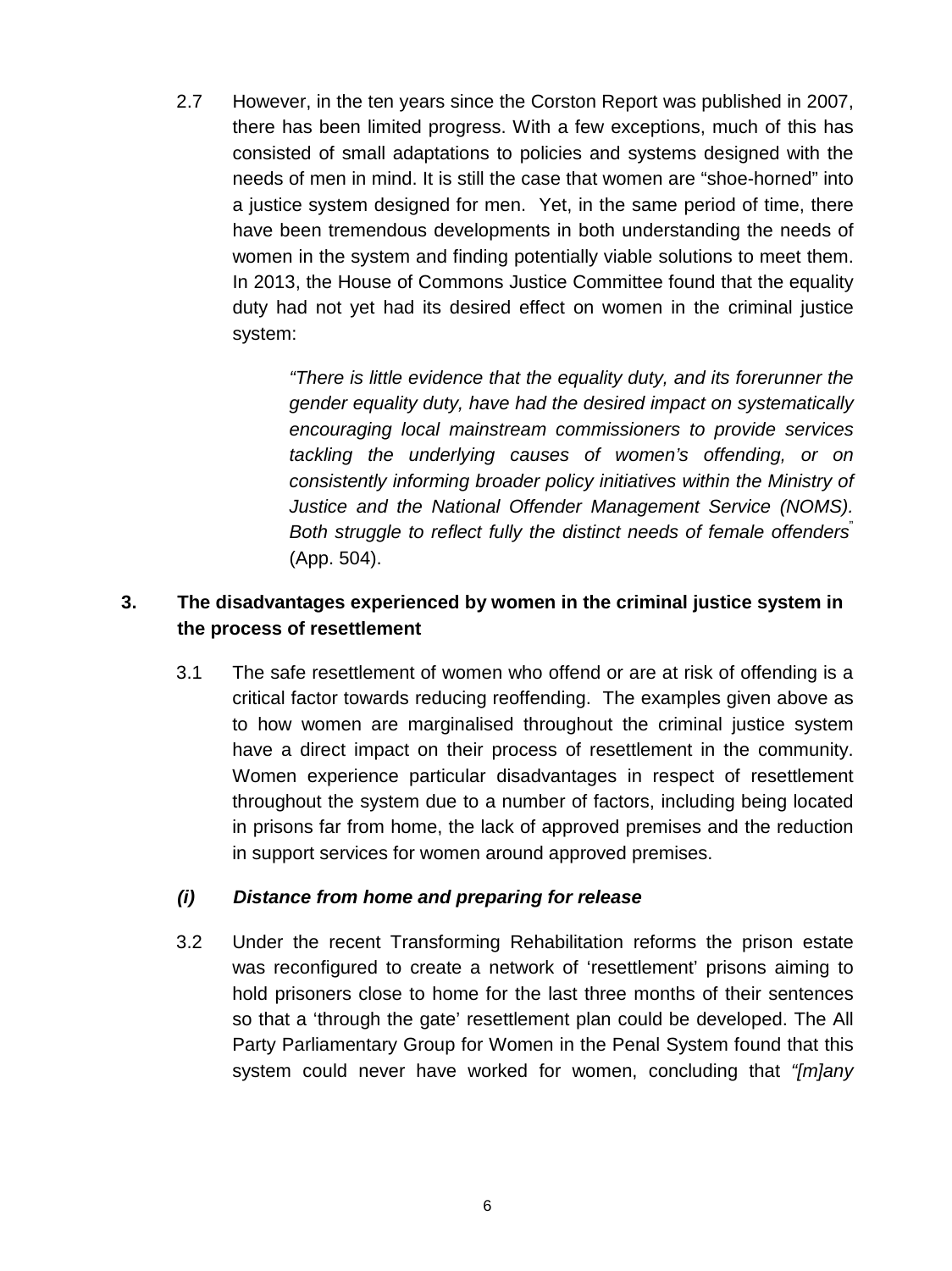*women are held hundreds of miles from their home address. The numbers just did not add up for women."[14](#page-6-0)*

- 3.3 There are ten closed prisons for women and two open prisons.<sup>[15](#page-6-1)</sup> Whilst the average distance from home for women is 60 miles compared to 50 miles for men, the reality is that for a significant proportion of women the distance from home is much greater, adding to the time and expense of travelling for prison visits.<sup>[16](#page-6-2)</sup>
- 3.4 A prison estate comprised of only a very small number of open prison places limits women's ability to progress and spend time on release on temporary licence (ROTL). The few lower security places means that the vast majority of women are held under a higher security level than they require.<sup>[17](#page-6-3)</sup> Both open prisons for women, Askham Grange and East Sutton Park, are earmarked for closure, which will further increase distances that women are held from home.<sup>[18](#page-6-4)</sup>
- 3.5 Distance from home has a marked impact on women who are sent to prison. Women are imprisoned further from home and receive fewer visits than men. This adversely affects their capacity to maintain relationships and family contact, a particularly important issue for women with children. It also limits the ability of prisoners to link up with the services in their home areas that are needed to resettle successfully.<sup>[19](#page-6-5)</sup> Maintaining family relationships whilst in prison is key to help many prisoners cope with their sentences and successfully resettle following release. In its report on family ties the Prisons and Probation Ombudsman concluded that, "*Maintaining family ties can help to prevent prisoners reoffending and can assist them to settle successfully in the community on release. Maintaining*

<span id="page-6-0"></span><sup>&</sup>lt;sup>14</sup> Page 5, 'Is it the end of women's centres?', the Howard League (2016) [http://howardleague.org/wp](http://howardleague.org/wp-content/uploads/2016/11/Is-it-the-end-of-womens-centres.pdf)[content/uploads/2016/11/Is-it-the-end-of-womens-centres.pdf](http://howardleague.org/wp-content/uploads/2016/11/Is-it-the-end-of-womens-centres.pdf) <sup>15</sup> 'Prison Population Monthly Bulletin', Ministry of Justice, (2016) 

<span id="page-6-1"></span><https://www.gov.uk/government/statistics/prison-population-figures-2016><br><sup>16</sup> HC 7 January 2010 C548W

<span id="page-6-3"></span><span id="page-6-2"></span><sup>16</sup> HC 7 January 2010 C548W <sup>17</sup> See the Justice Committee's conclusion to this effect in its report on *Prisons: planning and policies*, which stated that "*The configuration of the women's estate in particular—which has limited scope for holding women of different security categories in different conditions—means that most are subject to*  unnecessarily stringent security": page 21, 'Justice Committee Prisons Planning and Policies', (18<br>March 2015) http://www.publications.parliament.uk/pa/cm201415/cmselect/cmjust/309/309.pdf

<span id="page-6-4"></span><sup>&</sup>lt;sup>18</sup> Page 6, 'Women's Custodial Estate Review', (October 2013) https://www.gov.uk/government/uploads/system/uploads/attachment\_data/file/252851/womens-<br>custodial-estate-review.pdf

<span id="page-6-5"></span><sup>19</sup> See for example, 'Transforming Rehabilitation: A Strategy for Reform' (May 2013) [https://consult.justice.gov.uk/digital-communications/transforming-rehabilitation/results/transforming](https://consult.justice.gov.uk/digital-communications/transforming-rehabilitation/results/transforming-rehabilitation-response.pdf)[rehabilitation-response.pdf](https://consult.justice.gov.uk/digital-communications/transforming-rehabilitation/results/transforming-rehabilitation-response.pdf)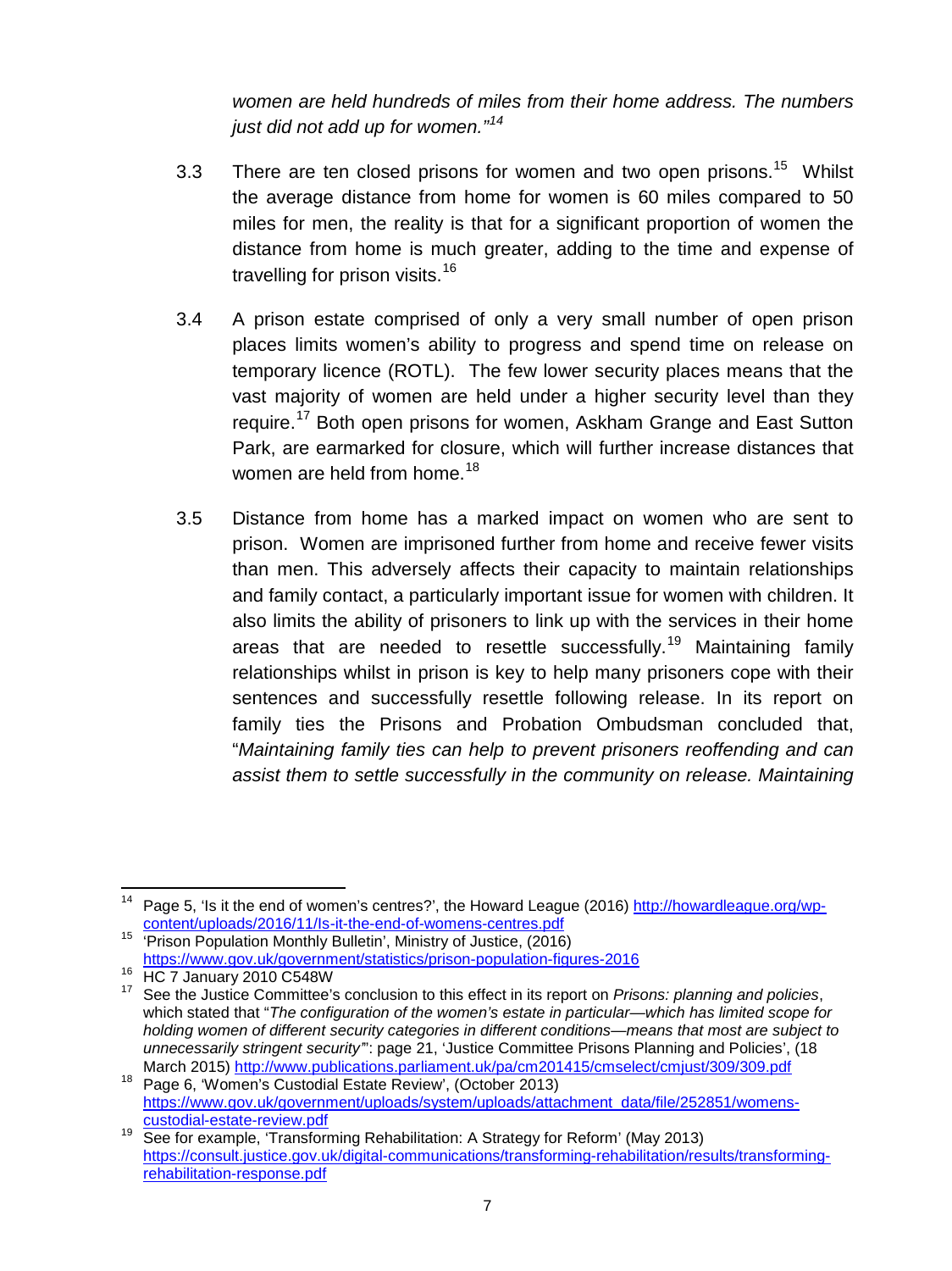*family contact while in prison also reduces isolation and the pain of imprisonment for both prisoners and families."* [20](#page-7-0)

3.6 Distance from home is even greater an issue for women from particular parts of the country, for example, the Welsh Committee found:

> *"[t]he position for female Welsh prisoners, for whom there is no provision in Wales (and perhaps for whom family contact is more important), is much worse. The all-Wales average distance from home at 30 September 2006 was 101 miles. Regionally the average distances were 73 miles for women from North Wales, 98 miles for those from South Wales and 150 miles for those from Mid Wales. Given the particular issues for women prisoners, which are set out later in this Report, these figures are cause for deep concern"*[21](#page-7-1) (§ 30; App. 1524).

- 3.7 Those working in women's prisons frequently highlight the particular challenges for women, especially those with young children, in being held so far from home and the knock-on impact on their health and wellbeing. $^{22}$  $^{22}$  $^{22}$
- 3.8 Closeness to home can impact preparedness for release and even delay release dates as some women turn down or resist the opportunity to move to one of the two open prisons for women so that they can stay closer to their families. HMIP found that *"[s]ome women allocated to open conditions chose to stay in a closed prison because it was closer to their home, but some were forced to move to make space for others."*[23](#page-7-3) Eastwood Park found that long distances were preventing women being able to be released on temporary licence to maintain family ties and plan for life following release, *"[d]evices designed to assist with local reintegration, such as release on temporary licence can be compromised due to expense*  and/or the practicalities of long distance travel for a short period of *release."*[24](#page-7-4)

# *(ii) Approved premises (APs)*

<sup>&</sup>lt;sup>20</sup> Page 1, 'Maintaining Family Ties', PPO (2014) <u>http://www.ppo.gov.uk/wp-</u>  $\overline{\phantom{a}}$ 

<span id="page-7-1"></span><span id="page-7-0"></span>[content/uploads/2014/09/LLB-Complaints-05\\_Family-Ties\\_web\\_final.pdf](http://www.ppo.gov.uk/wp-content/uploads/2014/09/LLB-Complaints-05_Family-Ties_web_final.pdf)<br>
Page 14, 'Welsh Prisoners in the Prison Estate', (6 June 2007),<br>
http://www.publications.parliament.uk/pa/cm200607/cmselect/cmwelaf/74/74.pdf

<span id="page-7-2"></span><sup>&</sup>lt;sup>22</sup> See, for example, evidence from Eastwood Park to Justice Committee

<span id="page-7-3"></span><http://www.publications.parliament.uk/pa/cm201314/cmselect/cmjust/92/92vw38.htm><br><sup>23</sup> HMIP 2014-15 Annual Report, Page 75 [https://www.gov.uk/government/uploads/system/uploads/attachment\\_data/file/444785/hmip-2014-](https://www.gov.uk/government/uploads/system/uploads/attachment_data/file/444785/hmip-2014-15.pdf) [15.pdf](https://www.gov.uk/government/uploads/system/uploads/attachment_data/file/444785/hmip-2014-15.pdf) <sup>24</sup> Eastwood Park evidence to Justice Committee, *Ibid.* 

<span id="page-7-4"></span>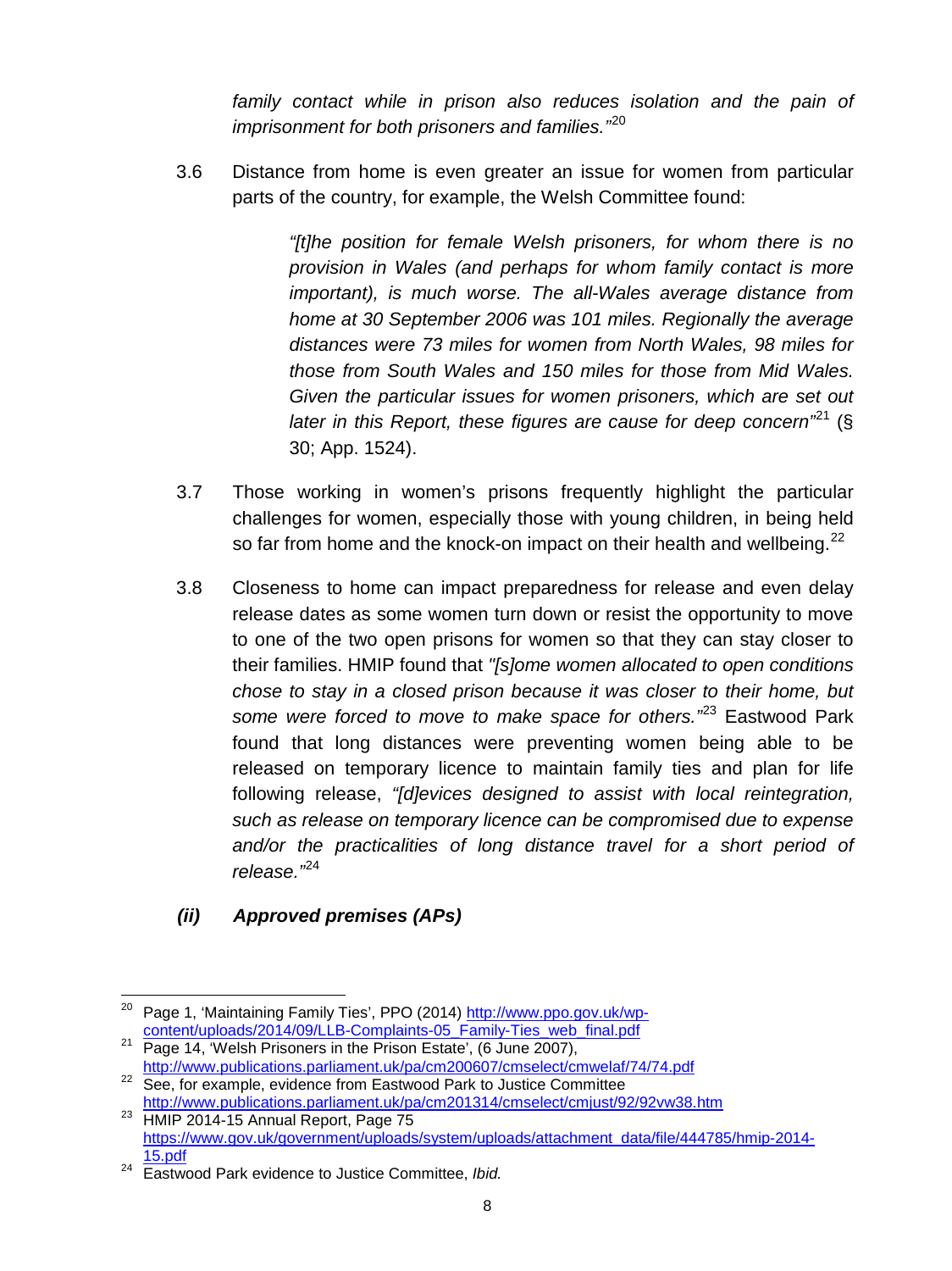- 3.9 The difficulties generated by distance from home for women in custody are mirrored in the system of APs for women. The very small number of APs for women and the geographic spread means that the majority of women residing in APs are a long distance from home, making successful resettlement more challenging.
- 3.10 There are six APs for women in England and Wales. In total they can hold up to 112 women. They are located in Liverpool, Bedford, Birmingham, Preston, Reading and Leeds.<sup>[25](#page-8-0)</sup> This compares to 94 APs for men across England and Wales which can hold up to 2088 men. [26](#page-8-1) Her Majesty's Inspectorate of Probation identified the disproportionate impact of limited AP provision for women, finding *"[t]he small number of women's APs has implications and challenges for effective resettlement. Women are more likely to be placed further away from their home areas than men, and those with caring responsibilities are likely to struggle to maintain links with their children and other family connections."* [27](#page-8-2)
- 3.11 The Howard League's legal team has represented a number of young women who have been required to reside in APs upon release from prison. One young woman from Surrey was required to reside in approved premises in Reading, more than 50 miles away from her home and a three hour round trip on public transport. Rules in the AP requiring her to sign in at regular intervals throughout the day meant that she was unable to travel to see her young daughter who lived in Surrey. Had she been a young man then consideration could have been given to placing her in one of the two AP placements in Surrey.<sup>[28](#page-8-3)</sup> A Welsh young woman represented by the Howard League's legal team was also placed in the AP in Reading. This young woman was not only unable to maintain contact with her family but also lost any meaningful support from statutory services, including children's services whose ability to support her upon her release from prison was seriously curtailed because the young woman was placed so far away from her home area. This approach is in direct contrast to the individualised approach taken for girls under 18 being released from

<span id="page-8-0"></span>Page 36, 'A thematic inspection of the provision and quality of services in the community for women who offend' (September 2016), [https://www.justiceinspectorates.gov.uk/hmiprobation/wp](https://www.justiceinspectorates.gov.uk/hmiprobation/wp-content/uploads/sites/5/2016/09/A-thematic-inspection-of-the-provision-and-quality-of-services-in-the-community-for-women-who-offend.pdf)[content/uploads/sites/5/2016/09/A-thematic-inspection-of-the-provision-and-quality-of-services-in-the-](https://www.justiceinspectorates.gov.uk/hmiprobation/wp-content/uploads/sites/5/2016/09/A-thematic-inspection-of-the-provision-and-quality-of-services-in-the-community-for-women-who-offend.pdf)25

<span id="page-8-1"></span><sup>26 &#</sup>x27;Approved premises directory for England and Wales', (June 2015) http://www.napa-<br>uk.org/content\_images/library/APdirectoryDraft.pdf

<span id="page-8-2"></span><sup>&</sup>lt;sup>27</sup> Page 36, 'A thematic inspection of the provision and quality of services in the community for women who offend' (September 2016), [https://www.justiceinspectorates.gov.uk/hmiprobation/wp](https://www.justiceinspectorates.gov.uk/hmiprobation/wp-content/uploads/sites/5/2016/09/A-thematic-inspection-of-the-provision-and-quality-of-services-in-the-community-for-women-who-offend.pdf)[content/uploads/sites/5/2016/09/A-thematic-inspection-of-the-provision-and-quality-of-services-in-the-](https://www.justiceinspectorates.gov.uk/hmiprobation/wp-content/uploads/sites/5/2016/09/A-thematic-inspection-of-the-provision-and-quality-of-services-in-the-community-for-women-who-offend.pdf)

<span id="page-8-3"></span><sup>28</sup> Dominumly for women-who-offenders. [uk.org/content\\_images/library/APdirectoryDraft.pdf](http://www.napa-uk.org/content_images/library/APdirectoryDraft.pdf)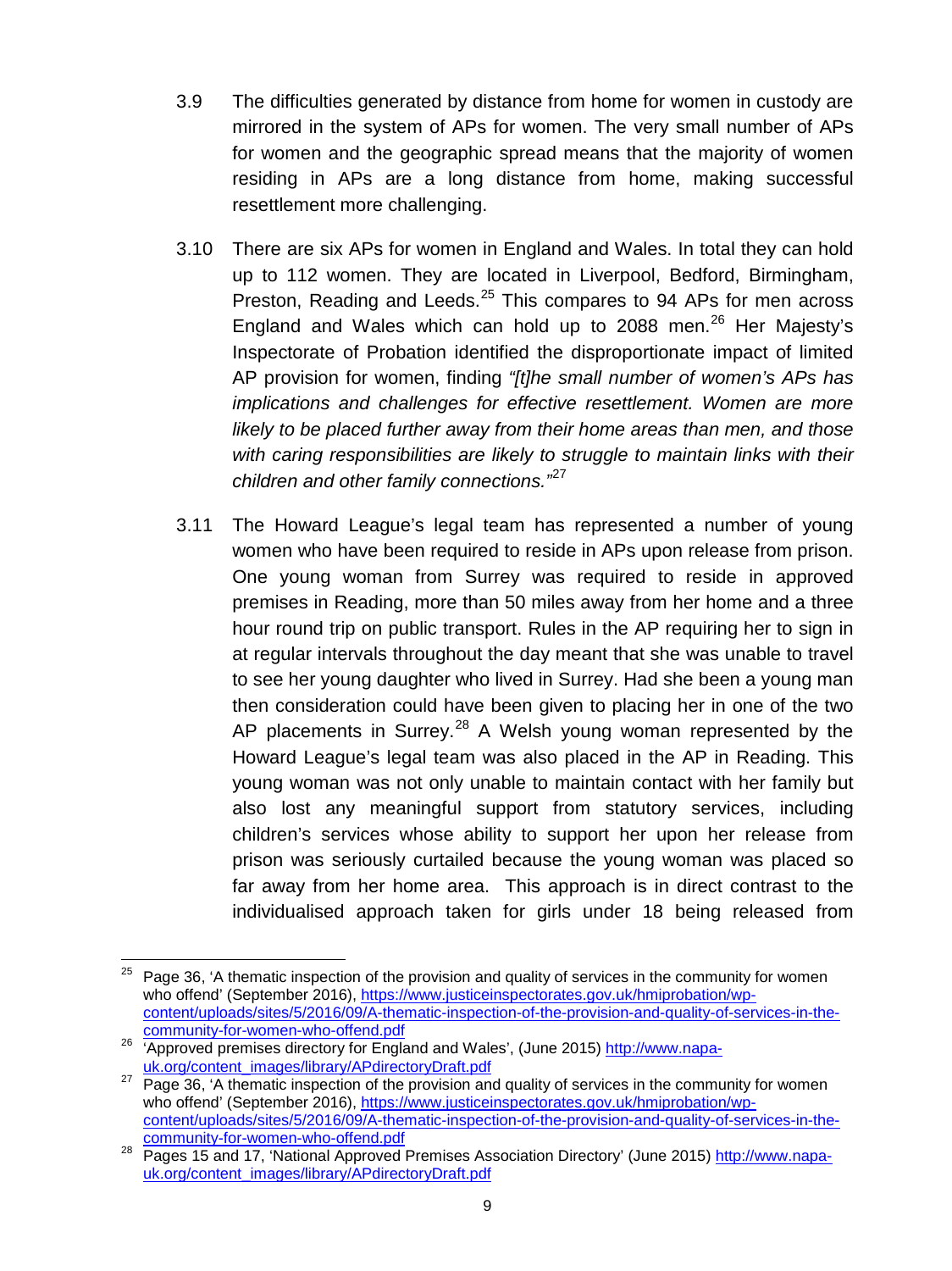custody where there is a statutory duty on local authorities to ensure that there is sufficient accommodation to meet the needs of looked after children in their community. This duty is supported by statutory guidance that makes it clear that children should live in the local authority area, with access to local services and close to their friends and family, when it is safe to do so. $^{29}$  $^{29}$  $^{29}$ 

3.12 In 2013, the Howard League published a report entitled '*No Fixed Abode: The implications for homeless people in the criminal justice system'*. The study, undertaken by Dr Vickie Cooper of Liverpool John Moores University, concluded that there were significant benefits in specialist accommodation and support for women but that the small geographical spread of APs created a real disadvantage. The women who participated in the research indicated that the provision of support in their accommodation *"improved their sense of wellbeing and helped them to feel stable. It also helped them address their offending-related needs by supporting them to overcome their drug and alcohol addictions."[30](#page-9-1)* However, most of the women had been relocated in APs far from home:

> *"this study also found that women were moved miles away from their home areas to be accommodated in hostel premises. In this study, 66 per cent of the female respondents did not originate from the regional area where they were living when interviewed, compared with 28.5 per cent of men. Therefore, empowerment and women-centered models of punishment, rehabilitation and resettlement must be understood and contextualised alongside the geographical dispersal of these women… This dispersal was due to the scarce availability of probation accommodation for women. There are currently six probation hostels for women, and 94 for men. There are no mixed-sex hostels and no probation hostels for women in Wales or in London." [31](#page-9-2)*

3.13 Dr Cooper's research identified the profound difficulties posed by the relocation of women from their communities:

> *"There appears to be a paradox regarding women's punishment in the community – it can be seen to be both empowering and*

<span id="page-9-0"></span><sup>29</sup> Page 6, 'Sufficiency: securing sufficient accommodation for looked after children' (statutory guidance)*,* Department for Children, Schools and Families, (2010) [https://www.gov.uk/government/publications/securing-sufficient-accommodation-for-looked-after](https://www.gov.uk/government/publications/securing-sufficient-accommodation-for-looked-after-children)[children](https://www.gov.uk/government/publications/securing-sufficient-accommodation-for-looked-after-children) 29

<span id="page-9-1"></span><sup>&</sup>lt;sup>30</sup> Page 24, 'No Fixed Abode: The implications for homeless people in the criminal justice system', the Howard League (2013)<http://howardleague.org/wp-content/uploads/2016/04/No-fixed-abode-report.pdf> <sup>31</sup>*Ibid*.

<span id="page-9-2"></span>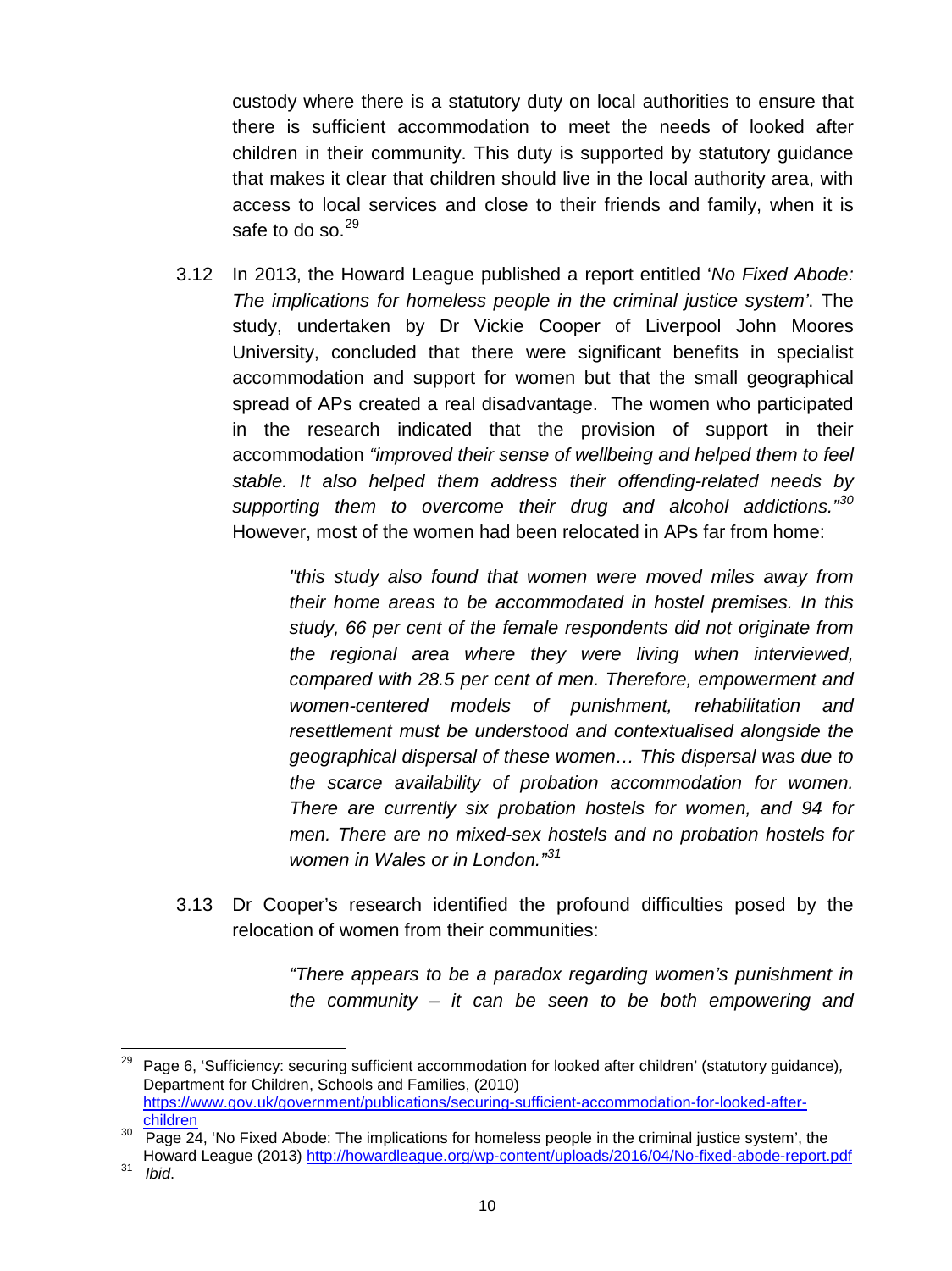*disempowering (Barton and Cooper, 2012). On one level, women do form emotional attachments with one another, enhanced by women-centred models of punishment and rehabilitation. This can generate a community spirit and sense of belonging. On another level, 66 per cent of women in this study arrived at their accommodation as strangers to the institution, community and city. They were forced to sever ties with their family and networks of social support as a result of being dispersed. As noted above, however, some women in this study decided to relocate permanently to new areas, a decision that was made partly because of the lack of opportunities in their original home communities."* [32](#page-10-0)

*"Moving women to new communities can increase feelings of social exclusion, isolation, trigger emotional distress and deprive them of feelings of membership and belonging (Barton and Cooper, 2012). According to Rokach (2004), the stress surrounding a sense of failure, coupled with relocation and separation from family and home can 'precipitate depression, anxiety and loneliness' (p. 45). This can ultimately intensify problems associated with offending (Ministry of Justice, 2008; Barton and Cooper, 2012)."* [33](#page-10-1)

3.14 The Justice Committee has also criticised the lack of AP provision for women and the impact of this on preventing offending and successful resettlement:

> *"Having only six approved premises for women limits the number of women who can benefit from their constructive regimes and support. More women could benefit from safe, secure and supervised accommodation. Approved premises have the expertise and experience of working with female offenders across the full risk of harm continuum and we consider that the approved premises estate could usefully be expanded to manage more women safely and cost-effectively in the community. We would like to see the review consider how existing approved premises regimes could safely be adapted for a broader range of women, and how more creative use of a greater number of approved premises provision could be funded"* (§ 28; App. 589).

*…*

<span id="page-10-1"></span><span id="page-10-0"></span><sup>32</sup> *Ibid,* pages 24 and 26 <sup>33</sup> *Ibid,* page 26 32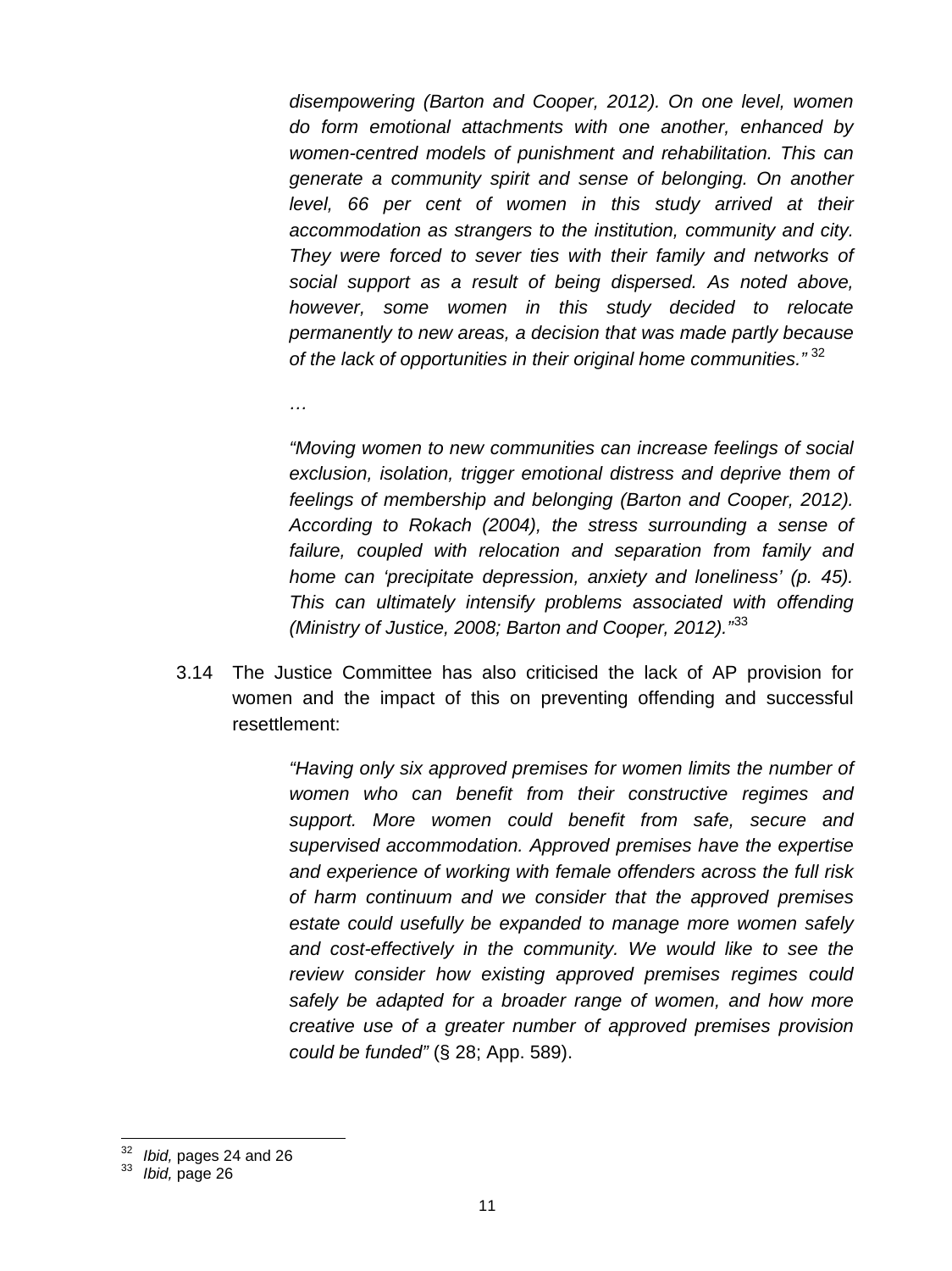3.15 A joint inspection from Her Majesty's Inspectorate of Prisons and Her Majesty's Inspectorate of Probation found that there were limited opportunities for women in the community, highlighting poor access to APs:

> *"although the range of non-custodial options was relatively limited for women compared with men, those which did exist generally offered a viable alternative. Those women who had had the opportunity to access such women-specific provision usually appreciated and benefited from it, particularly within the approved premises, which provided a credible alternative to custody and where the level of support available for women and the effective links with other community resources proved invaluable".* [34](#page-11-0)

#### *(iii) The reduction in support services for women around APs*

- 3.16 The distinct needs of women mean that they require a whole range of specialist services in addition to accommodation. There is evidence that the experience of prison has a disproportionately negative impact on women in terms of their future education and employment success.<sup>[35](#page-11-1)</sup> Relocation in new communities further exacerbates these problems. Further, much of the funding that was available in addition to APs has reduced in recent years. The introduction of Transforming Rehabilitation has exacerbated the pressure on probation funding, with the additional supervision of 60,000 people a year: money has been taken away from evidence-based resources and services in the community.<sup>[36](#page-11-2)</sup> The APPG for Women in the Penal System found that women's centres and other specialist community services had either completely lost funding or were only being funded to provide lower quality services that would not benefit the women they worked with in the same way as the services they previously provided. The APPG concluded that *"there is a real risk that high quality services for women, especially women's centres, will become a thing of the past."*[37](#page-11-3)
- 3.17 Similarly, Her Majesty's Chief Inspector of Probation has *"found a reduction in the availability of accommodation for women…and*

<span id="page-11-0"></span>Page 35, 'Thematic inspection report: Equal but different?', (2011) [http://www.justiceinspectorates.gov.uk/probation/wp-content/uploads/sites/5/2014/03/womens-](http://www.justiceinspectorates.gov.uk/probation/wp-content/uploads/sites/5/2014/03/womens-thematic-alternatives-to-custody-2011.pdf) $\overline{a}$ 

<span id="page-11-1"></span><sup>&</sup>lt;sup>35</sup> See for example, Page 1, Prison Reform Trust, 'Working it out, employment for women offenders', (January 2015)<br>http://www.prisonreformtrust.org.uk/Portals/0/Documents/Women/Employmentbriefing.pdf

<span id="page-11-2"></span>http://www.prisonreform.com/enters/womenters/womenters/woments/woments/womenters/womenters/womenters/womentes. [content/uploads/2016/11/Is-it-the-end-of-womens-centres.pdf](http://howardleague.org/wp-content/uploads/2016/11/Is-it-the-end-of-womens-centres.pdf) <sup>37</sup> *Ibid.*

<span id="page-11-3"></span>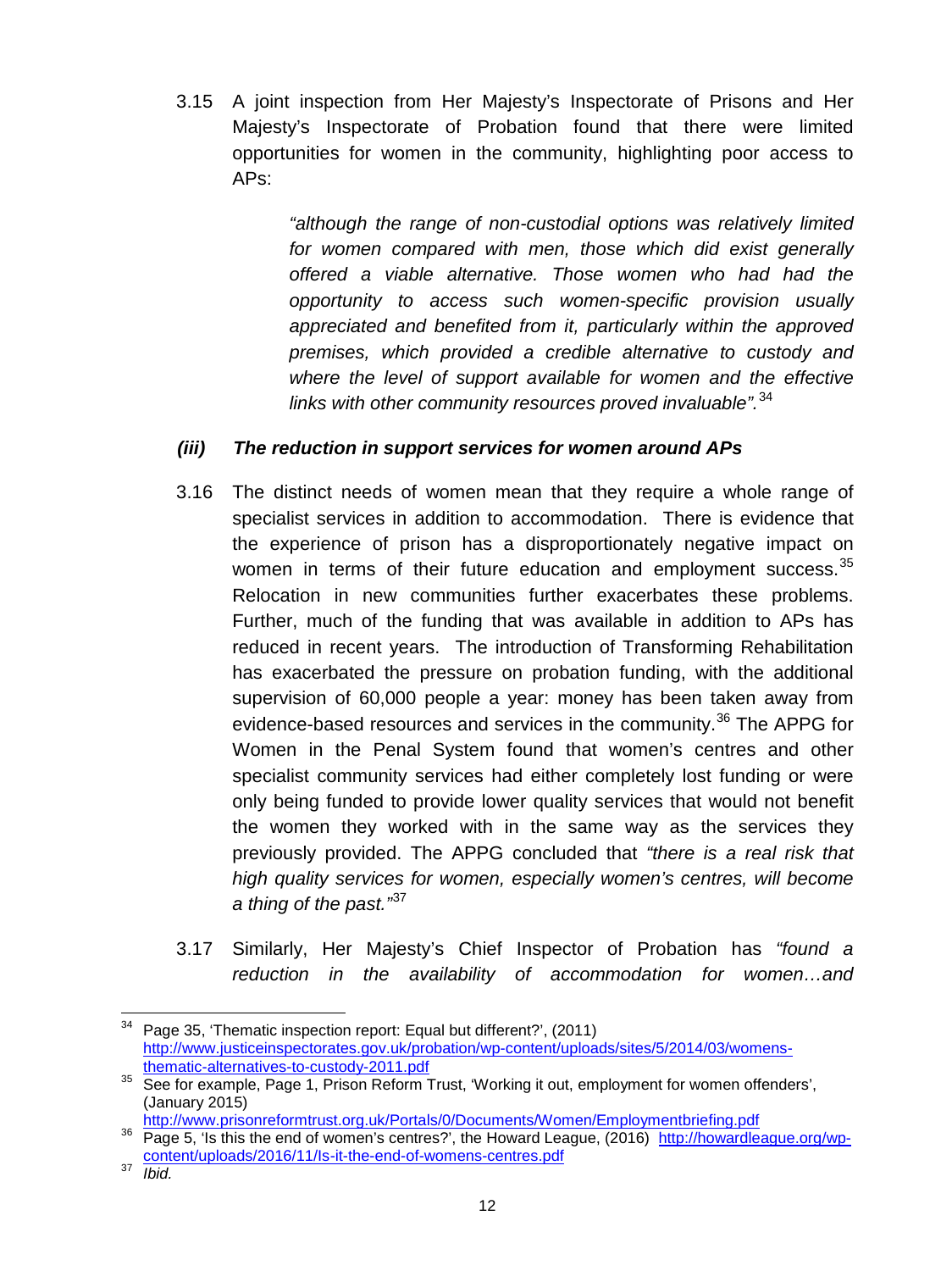*considerable uncertainty and anxiety about current and future funding of women's services. Since the implementation of the Transforming Rehabilitation programme, dedicated funding for women's community services has virtually disappeared, and provision is mixed and uncertain. It has been difficult to pin down the extent and sources of funding now available, but it is clear that specific funding for work with women who offend is tenuous at best, and often time-limited"*[38.](#page-12-0)

### **4. FEASIBLE ALTERNATIVE APPROACHES**

4.1 The profound differences between women and men in the justice system necessitate a different response in order to achieve equality of outcome. This has been widely accepted as the right and proper approach. In its 2013 report, the Justice Committee concluded that:

> *"…there is general agreement that the majority of women offenders pose little risk to public safety and that imprisonment is frequently an ineffective response. It is also now well recognised that it is not permissible for women offenders to be dealt with in the same way as men within a criminal justice system designed for the majority of offenders. This is not about treating women more favourably or implying that they are less culpable. Rather it is about recognising that women face very different hurdles from men in their journey towards a law abiding life, responding appropriately to the kinds of problems that women in the criminal justice system bring into it, and taking the requisite action to be effective in addressing their offending behaviour"* (§ 1; App. 582).

4.2 The recent government White Paper on prisons also recognises the difference in the needs between men and women in the criminal justice system:

> *"The drivers for reform of our estate for women offenders share similarities with the adult male estate, although the issues they face are different. We know that a significant proportion of women prisoners are housed in accommodation at a higher security level than they need. Very few women have the opportunity to spend time in an open prison prior to release because of the small number of open places for women. Because of this, women can be kept in*

<span id="page-12-0"></span>Page 4, HMI Probation [http://www.justiceinspectorates.gov.uk/hmiprobation/wp](http://www.justiceinspectorates.gov.uk/hmiprobation/wp-content/uploads/sites/5/2016/09/A-thematic-inspection-of-the-provision-and-quality-of-services-in-the-community-for-women-who-offend.pdf)[content/uploads/sites/5/2016/09/A-thematic-inspection-of-the-provision-and-quality-of-services-in-the](http://www.justiceinspectorates.gov.uk/hmiprobation/wp-content/uploads/sites/5/2016/09/A-thematic-inspection-of-the-provision-and-quality-of-services-in-the-community-for-women-who-offend.pdf)[community-for-women-who-offend.pdf](http://www.justiceinspectorates.gov.uk/hmiprobation/wp-content/uploads/sites/5/2016/09/A-thematic-inspection-of-the-provision-and-quality-of-services-in-the-community-for-women-who-offend.pdf)  38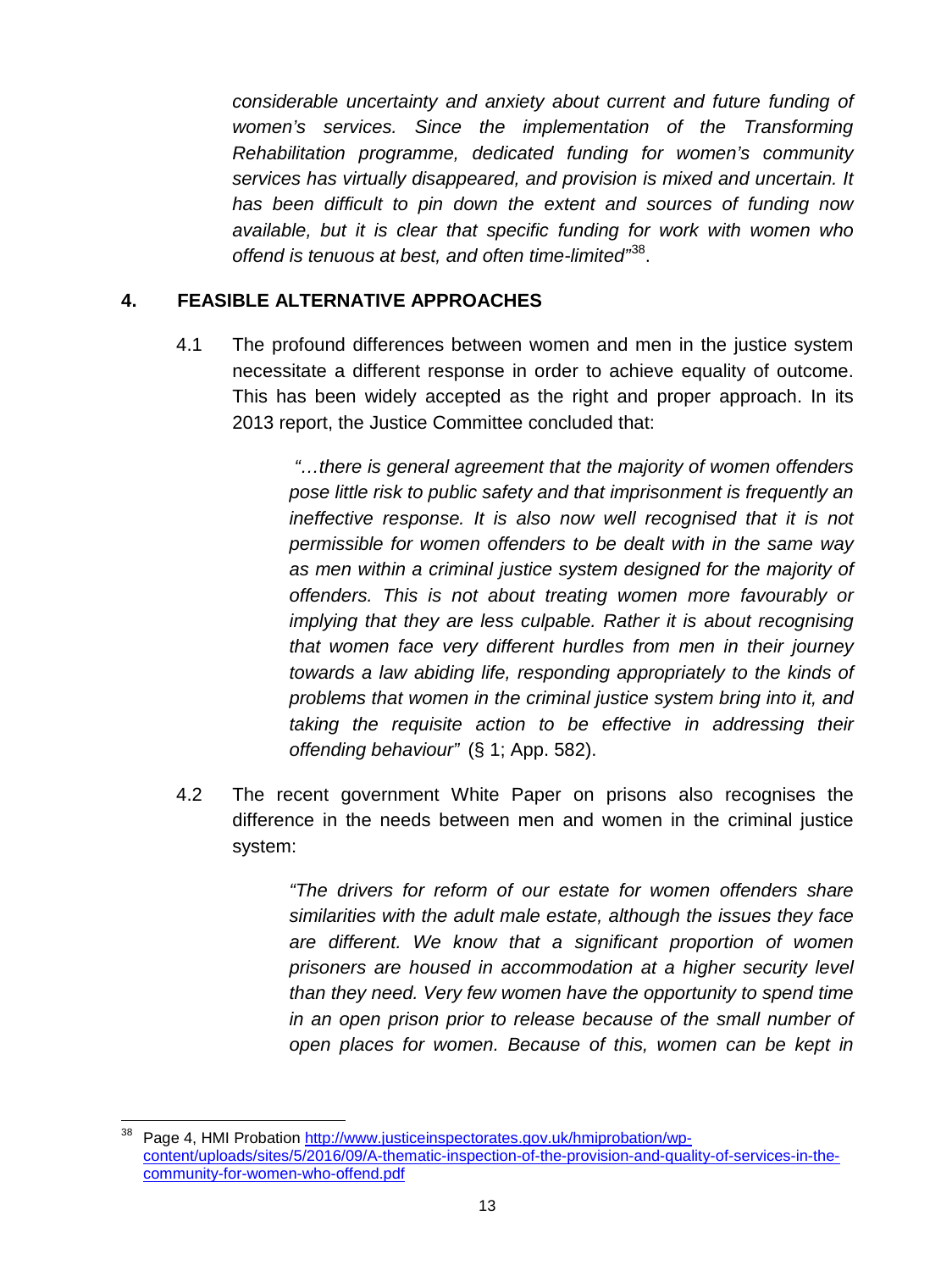*prisons where they do not have access to all the resettlement services they need."* [39](#page-13-0)

- 4.3 The Secretary of State for Justice, Liz Truss, announced on 7 February 2017 that as part of reconfiguring NOMS into a new entity, Her Majesty's Prisons and Probation Service (HMPPS), for the first time there will also be a Board Director with specific responsibility for women across the whole system, reporting to the Chief Executive, Michael Spurr. Sonia Crozier will take up this role in April 2017. However, the responsibility for women is in addition to her responsibilities as the Director of Probation.<sup>[40](#page-13-1)</sup>
- 4.4 There is widespread agreement about what a justice system based on gender equality and which took account of women's needs would look like, as well as a solid evidence base for a gender informed approach. The key recommendations of the Corston Report, which are: diversion of women from the criminal justice system; reduction in the use of prison for women who have committed low level offences; expansion of 'one-stop-shop' women's centres; and replacing prisons with small, geographicallydispersed custodial units, are supported by a wide range of stakeholders and experts in the public, private and voluntary sectors (§ 5; App. 248- 258). When published, the recommendations received cross-party support in the House of Commons and the House of Lords and have subsequently been supported by the Justice Committee and Her Majesty's Inspectorate of Prisons and Probation.<sup>[41](#page-13-2)</sup>
- 4.5 It is well recognised that women's centres are the best model developed to date for both preventing involvement in the criminal justice system for women at risk and as a response to criminal behaviour, and that these would provide an alternative to APs. An example of what this would look like can be found in the newly opened centre for women at Anawim, a new purpose built facility providing 24 hour supported accommodation for women leaving prison.<sup>[42](#page-13-3)</sup>
- 4.6 Women's centres are specialist community 'one-stop-shops' which provide services for women involved with or at risk of involvement with the criminal justice system, amongst other groups. The centres vary in the services

<span id="page-13-0"></span>Page 4, ' A thematic inspection of the provision and quality of services in the community for women who offend' (September 2016) [http://www.justiceinspectorates.gov.uk/hmiprobation/wp](http://www.justiceinspectorates.gov.uk/hmiprobation/wp-content/uploads/sites/5/2016/09/A-thematic-inspection-of-the-provision-and-quality-of-services-in-the-community-for-women-who-offend.pdf)[content/uploads/sites/5/2016/09/A-thematic-inspection-of-the-provision-and-quality-of-services-in-the-](http://www.justiceinspectorates.gov.uk/hmiprobation/wp-content/uploads/sites/5/2016/09/A-thematic-inspection-of-the-provision-and-quality-of-services-in-the-community-for-women-who-offend.pdf) $\overline{a}$ 

<span id="page-13-1"></span>and the munitimary for-women-who-offend-who-offendies-secretary-launches-new-prison-and-probation-service-to-<br>[https://www.gov.uk/government/news/justice-secretary-launches-new-prison-and-probation-service-to](https://www.gov.uk/government/news/justice-secretary-launches-new-prison-and-probation-service-to-reform-offenders)[reform-offenders](https://www.gov.uk/government/news/justice-secretary-launches-new-prison-and-probation-service-to-reform-offenders)

<span id="page-13-2"></span>Women Offenders: Follow Up', Justice Committee (24 March 2015)<br>http://www.publications.parliament.uk/pa/cm201415/cmselect/cmjust/314/314.pdf

<span id="page-13-3"></span><sup>42</sup> <http://www.womensbreakout.org.uk/news/new-purpose-built-accommodation-for-women-at-anawim/>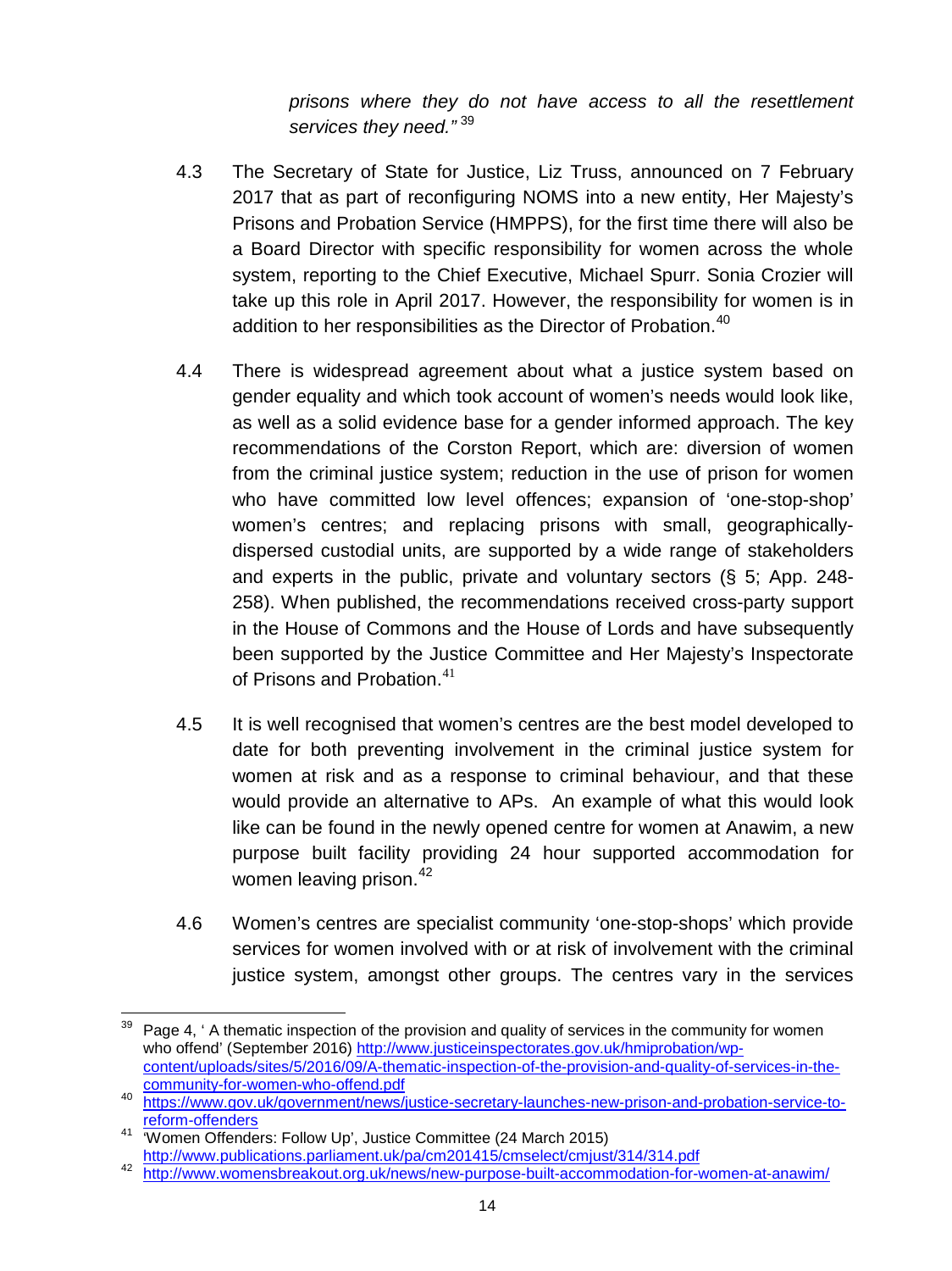they provide, but all are based in a welcoming building that is a focal point for the women to spend time and receive help. Centres provide some or all of: counselling and mental health services, drug treatment, employment skills, help for women in abusive relationships, literacy, CV support, child care, and housing assistance. Many also hold reading groups, cookery classes, vocational training and are imaginative and respond to the particular needs of the women who attend.<sup>[43](#page-14-0)</sup>

- 4.7 The central aim which unites the women's centres is to provide a safe space for women where they are treated as individuals and their needs can be addressed holistically. This approach was identified in the Corston Report as being the best for women in the justice system. One of the key recommendations of the report was that women's centres be developed, expanded and increasingly used as an alternative to imprisonment. $^{44}$  $^{44}$  $^{44}$
- 4.8 In the ten years since the Corston Report was published, the number of women's centres has increased modestly. However, the majority have been hampered by instability due to short-term funding, often relying on a patchwork of support from the Ministry of Justice, local probation, charities and health.
- 4.9 Despite the difficult operating environment, women's centres are successful, both in terms of the positive impact they have on service users' lives and in contributing to reducing reoffending. A study by the Ministry of Justice found that women's centres have a statistically significant impact on reducing reoffending, with the difference estimated to be as high as nine per cent; [45](#page-14-2) few other services have this proven impact.
- 4.10 Increased and stable dedicated funding to expand the number of women's centres in England and Wales would be a major development in achieving a gender-informed justice system, enabling criminal justice responses to be tailored to the specific needs of women.
- 4.11 There are clear and feasible ways to reduce the number of women in the criminal justice system and ensure that those who remain are properly supported to rebuild their lives. Expanding and making greater use of women's centres to help to prevent the risk of reoffending, and to respond to the needs of women who have offended, would be the best way to do

<span id="page-14-0"></span><sup>&</sup>lt;sup>43</sup> Page 2, 'Is this the end of women's centres?', The Howard League, (2016) http://howardleague.org/wp-<br>content/uploads/2016/11/ls-it-the-end-of-womens-centres.pdf

<span id="page-14-2"></span><span id="page-14-1"></span>Fortent approads/2016/11/Is-it-the-end-of-womens-centres.pdf<br>45 Page 1, 'Re-offending Analysis: Women's Centres throughout England', Ministry of Justice, Justice Data Lab, (2015) [https://www.gov.uk/government/uploads/system/uploads/attachment\\_data/file/427388/womens](https://www.gov.uk/government/uploads/system/uploads/attachment_data/file/427388/womens-centres-report.pdf)[centres-report.pdf](https://www.gov.uk/government/uploads/system/uploads/attachment_data/file/427388/womens-centres-report.pdf)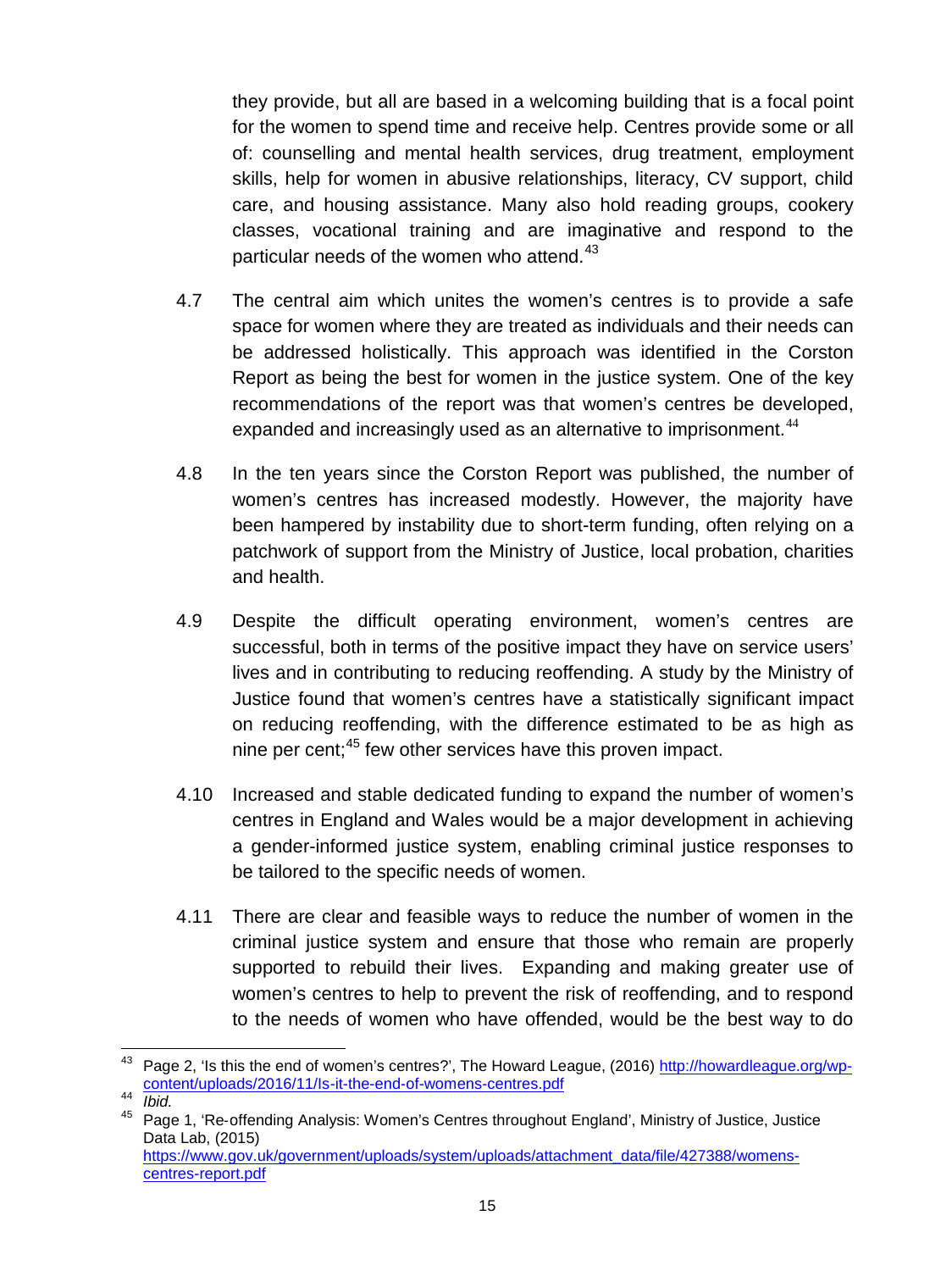this and could bring an end to the practice of dispersing women across the country.

The contents of this statement are true.

Frances Crach

Signed: ………………………………………….

FRANCES RACHEL CROOK

Dated: 20 February 2017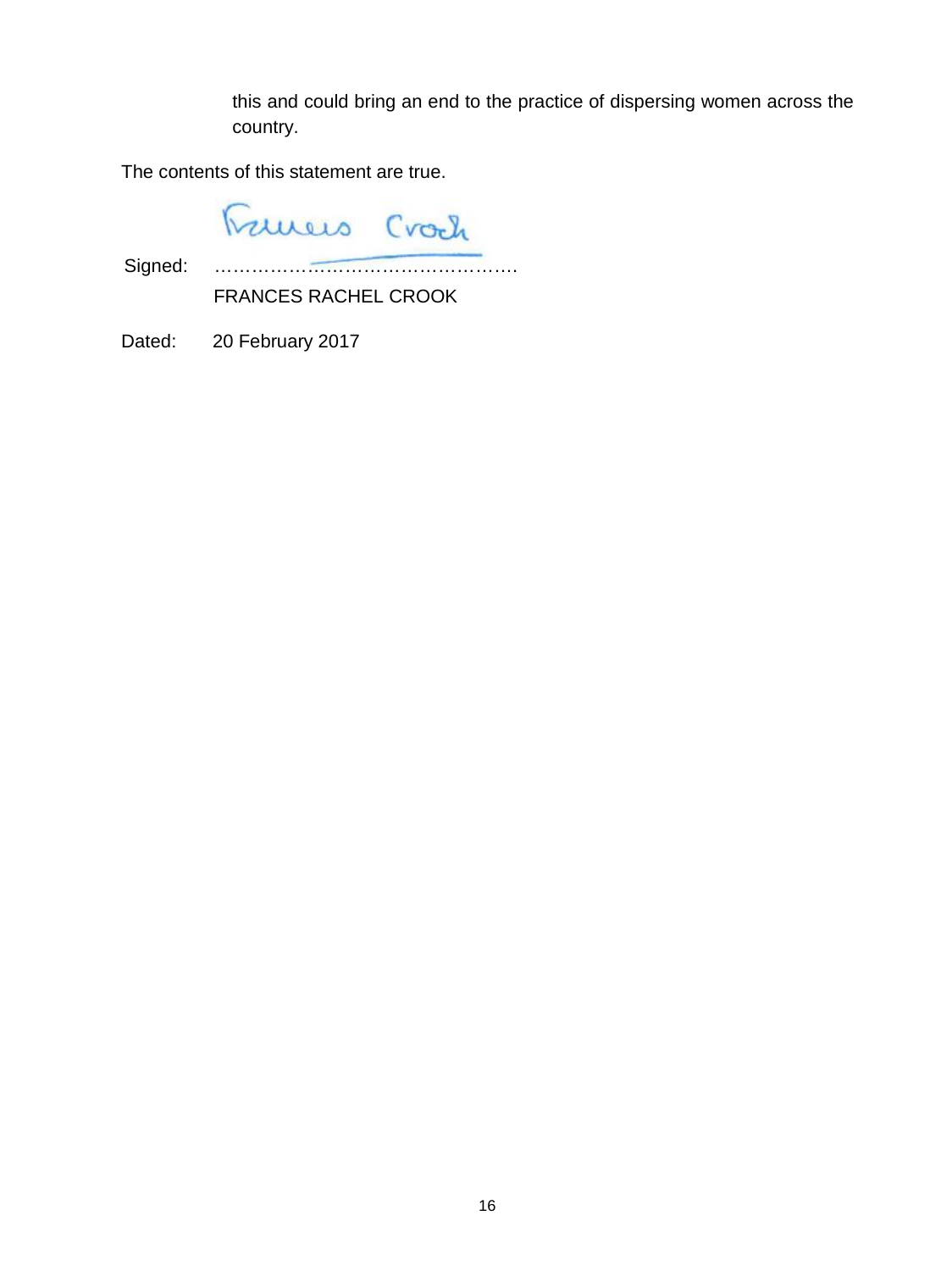**IN THE SUPREME COURT OF THE UNITED KINGDOM ON APPEAL FROM: THE COURT OF APPEAL CIVIL DIVISION**

**C1/2014/0269/QBACF/C1/2014/0269(A)/FC3**

**R (on the application of COLL)**

**Appellant**

**-v-**

#### **THE SECRETARY OF STATE FOR JUSTICE**

**Respondent**

**-and-**

#### **HOWARD LEAGUE FOR PENAL REFORM**

**Intervener**

**EXHIBIT FC/1**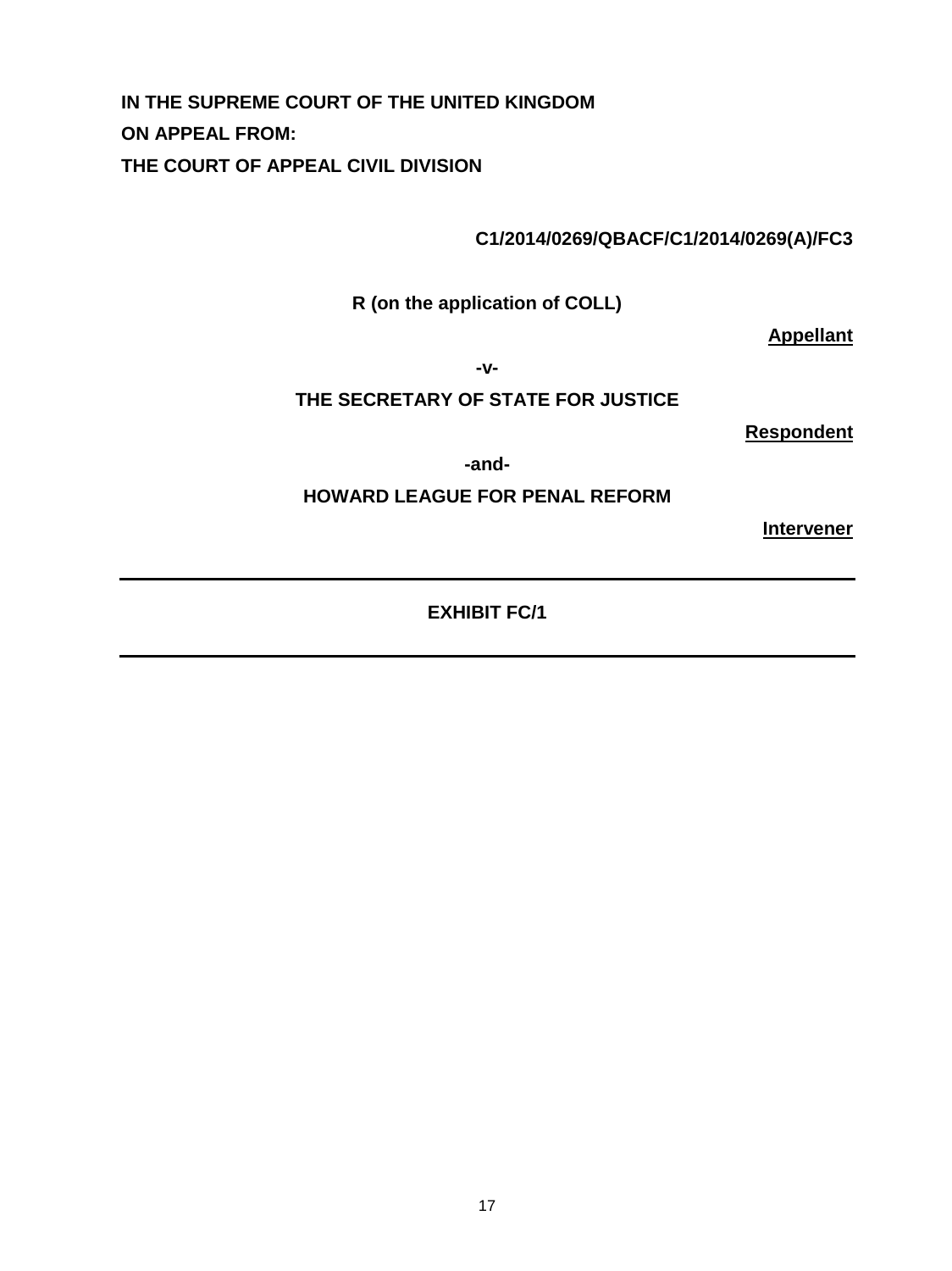## **1. THE HOWARD LEAGUE FOR PENAL REFORM AND ITS INTEREST IN THE APPEAL**

- 1.1. Founded in 1866, the Howard League is the oldest penal reform charity in the UK and has over 12,000 members, including prisoners and their families, lawyers, criminal justice professionals and academics. The Howard League has consultative status with both the United Nations and the Council of Europe. It is an independent charity and accepts no grant funding from the UK government.
- 1.2. The Howard League campaigns for less crime, safer communities and fewer people in prison. It aims to achieve these objectives through conducting and commissioning research, carrying out investigations aimed at revealing underlying problems and discovering new solutions to issues of public concern. Its objectives and principles underlie and inform the charity's parliamentary work, research, legal and participation work as well as its projects.
- 1.3. The Howard League has a legal department which provides front line advice and representation to young people in the criminal justice system aged 21 and under in relation to prison law and public law matters. Where appropriate, our legal practice informs our policy work within the organisation.
- 1.4. The Howard League's wider policy work draws on almost 150 years of experience in the field of penal reform and involves working with policy-makers, representatives from the prison service and the National Offender Management Service, academics and international bodies concerned with the treatment of prisoners.
- 1.5. The Howard League has particular expertise in the resettlement of prisoners and factors influencing their welfare and likelihood of future offending upon release, including the provision of appropriate accommodation, contact with family and service provision.
- 1.6. The Howard League has detailed knowledge, experience and understanding of the policies and procedures that apply to women in the criminal justice system and their experience of those policies and procedures. It has campaigned on the issue of women and girls in prison, the treatment of pregnant women and provision for women with babies in prison for many years.
- 1.7. Publications and work relevant to women in the criminal justice system undertaken by the Howard League include:

## 1.7.1. **All Party Parliamentary Group (APPG) on women in the penal system**

In 2009, the Howard League for Penal Reform supported the establishment of the All Party Parliamentary Group on Women in the Penal System, chaired by the Rt.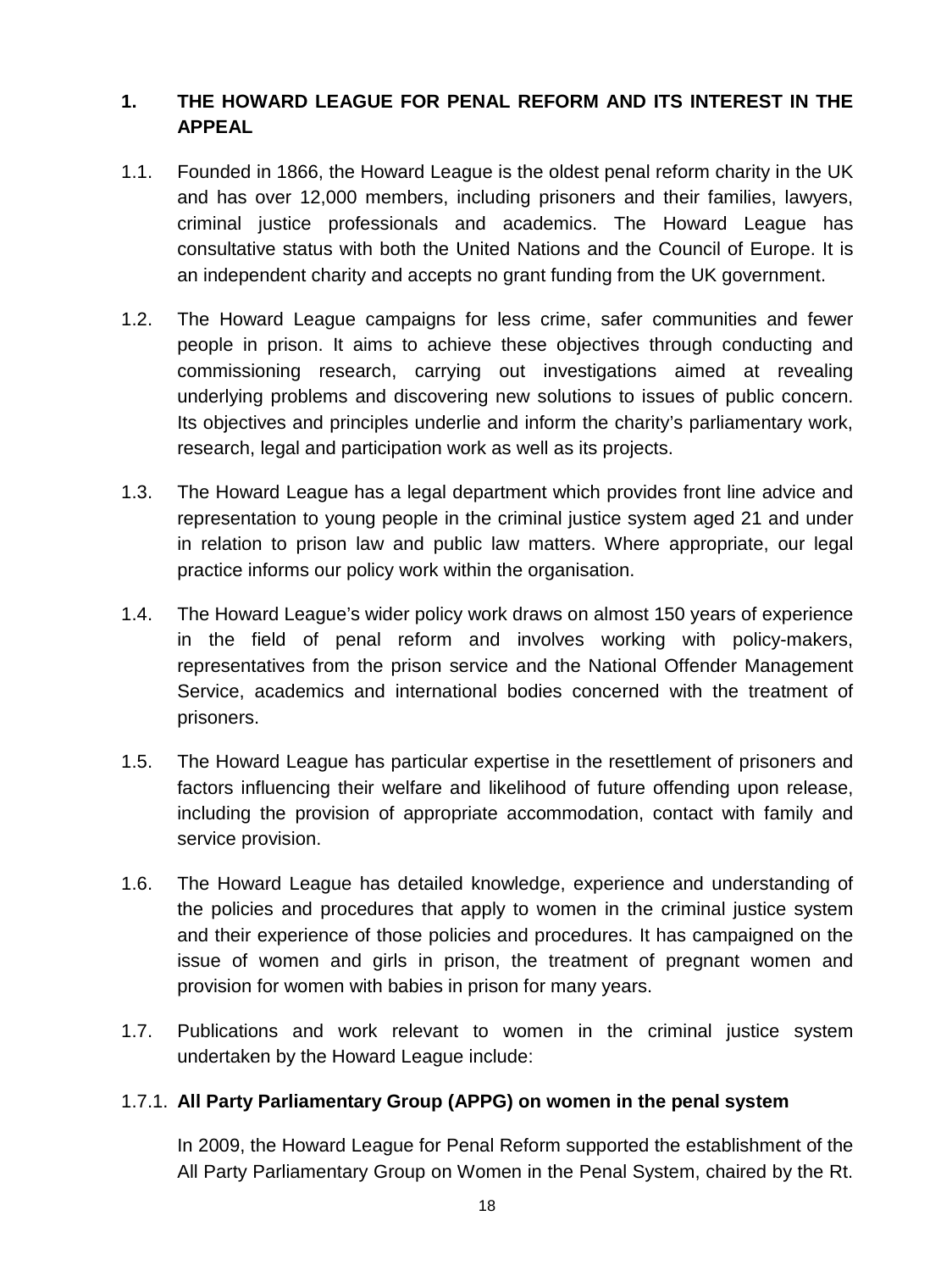Hon Baroness Corston and Rt Hon Fiona MacTaggart MP. The APPG works to facilitate and encourage informed parliamentary debate on women in the justice system, publicise issues around women in the penal system and push for the implementation of the recommendations of the Corston report. The Howard League for Penal Reform continues to provide research and administrative support to the APPG on Women in the Penal System.

The APPG has carried out a number of inquiries into the treatment of women in the penal system and the Howard League has published the findings of those inquiries in a number of publications including:

- − **Women in the penal system:** Second report on women with particular vulnerabilities in the criminal justice system (2011)
- − **Keeping Girls out of the penal system** (2012)
- − **Inquiry on girls: From courts to custody** (2012)
- − **Report on the Inquiry into Preventing Unnecessary Criminalisation of Women** (2015)
- − **Is this the end of women's centres?** (2016)

#### 1.7.2. **Publications**

The Howard League has also commissioned its own research and published reports regarding issues affecting girls and women in the penal system including:

- − **Care, concern and carpet:** How women's prisons can use first night in custody centres to reduce distress (2006)
- − **Voice of a child** (2011)
- − **Out of place:** The policing and criminalisation of sexually exploited girls and young women (2012)
- − **No fixed abode:** The implications for homeless people in the criminal justice system (2013)
- − **Women in prison** coercive and consensual sex. A briefing paper by the Commission on Sex in Prison (2014)
- − **Mitigating Motherhood:** A study of the impact of motherhood on sentencing decisions in England and Wales (2014)